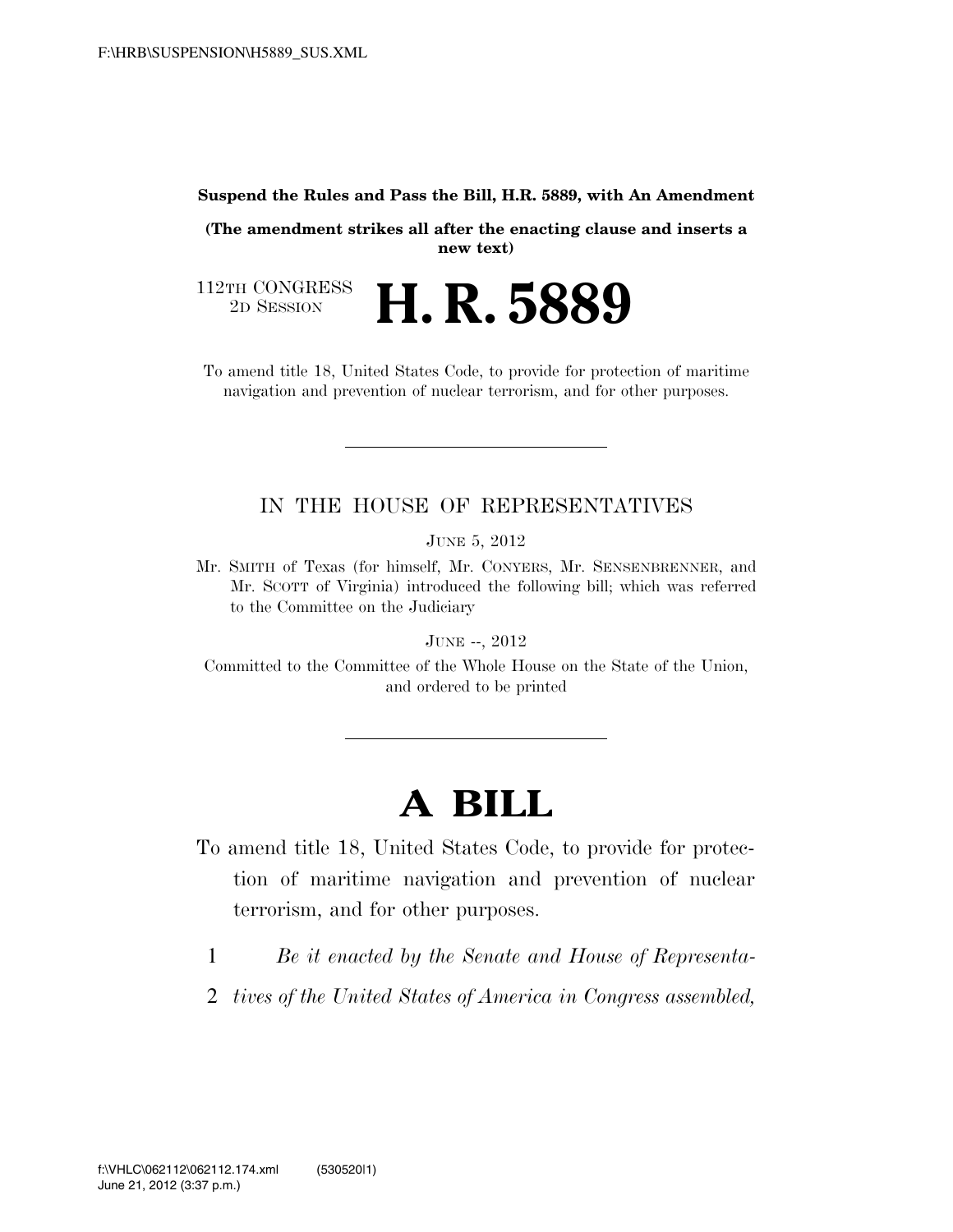$\mathfrak{D}$ 

#### 1 **SECTION 1. SHORT TITLE.**

2 This Act may be cited as the ''Nuclear Terrorism 3 Conventions Implementation and Safety of Maritime Navi-4 gation Act of 2012''.

## 5 **TITLE I—SAFETY OF MARITIME**  6 **NAVIGATION**

### 7 **SEC. 101. AMENDMENT TO SECTION 2280 OF TITLE 18,**  8 **UNITED STATES CODE.**

9 Section 2280 of title 18, United States Code, is 10 amended—

- 11  $(1)$  in subsection  $(b)$ —
- 12 (A) in paragraph  $(1)(A)(i)$ , by striking "a 13 ship flying the flag of the United States'' and 14 inserting ''a vessel of the United States or a 15 vessel subject to the jurisdiction of the United 16 States (as defined in section 70502 of title 17  $46)$ ";
- 18 (B) in paragraph  $(1)(A)(ii)$ , by inserting ", 19 including the territorial seas'' after ''in the 20 United States''; and
- 21 (C) in paragraph  $(1)(A)(iii)$ , by inserting 22 '', by a United States corporation or legal enti-23 ty," after "by a national of the United States"; 24 (2) in subsection (c), by striking "section  $2(e)$ " 25 and inserting "section  $13(e)$ ";

 $26$  (3) by striking subsection (d);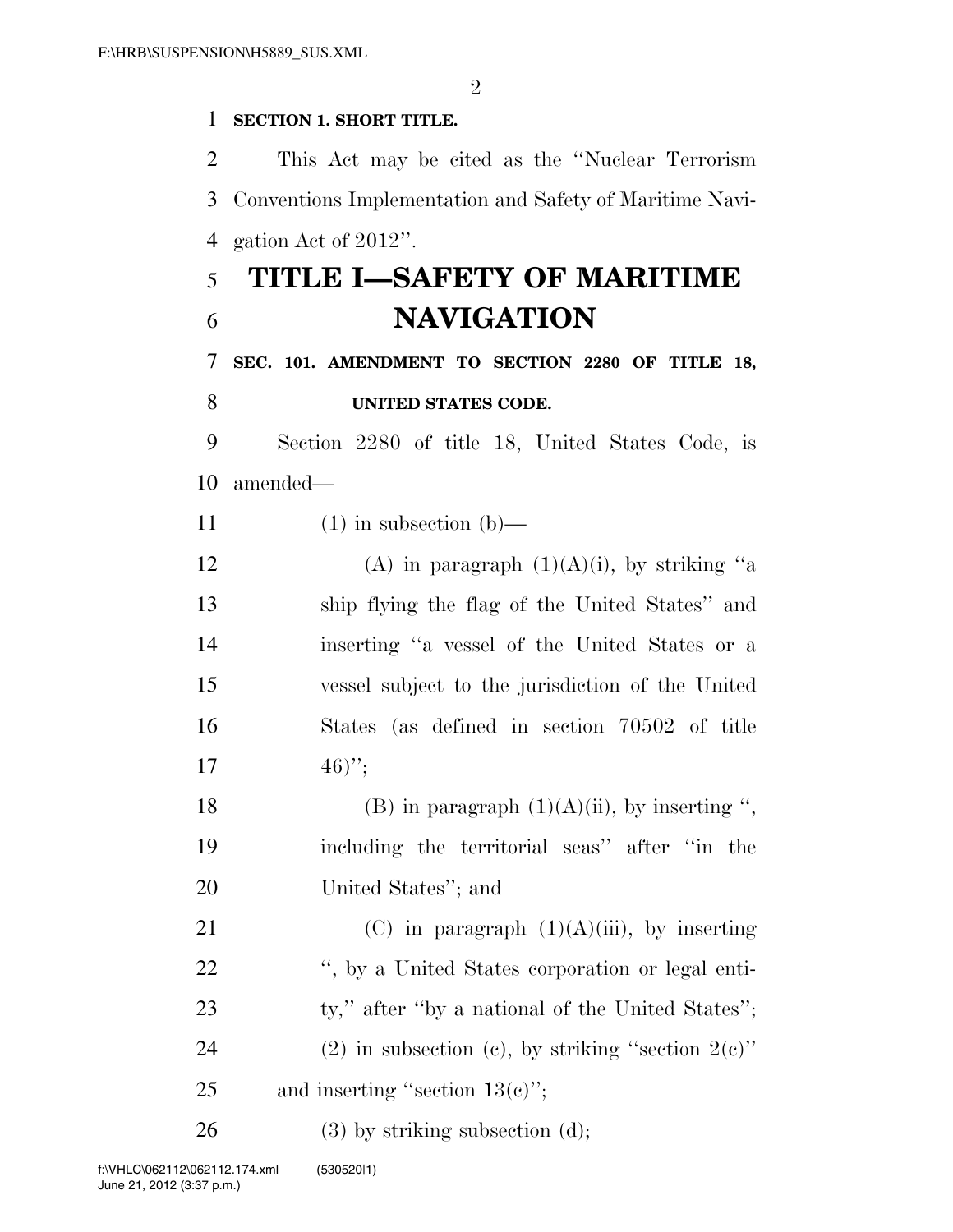| $\mathbf{1}$   | (4) by striking subsection (e) and inserting               |
|----------------|------------------------------------------------------------|
| $\overline{2}$ | after subsection $(c)$ :                                   |
| 3              | "(d) DEFINITIONS.—As used in this section, section         |
| $\overline{4}$ | $2280a$ , section $2281$ , and section $2281a$ , the term— |
| 5              | $\cdot$ (1) 'applicable treaty' means—                     |
| 6              | $\lq\lq$ the Convention for the Suppression of             |
| 7              | Unlawful Seizure of Aircraft, done at The                  |
| 8              | Hague on 16 December 1970;                                 |
| 9              | $\lq\lq (B)$ the Convention for the Suppression of         |
| 10             | Unlawful Acts against the Safety of Civil Avia-            |
| 11             | tion, done at Montreal on 23 September 1971;               |
| 12             | $\cdot$ (C) the Convention on the Prevention and           |
| 13             | Punishment of Crimes against Internationally               |
| 14             | Persons, including Diplomatic<br>Protected                 |
| 15             | Agents, adopted by the General Assembly of the             |
| 16             | United Nations on 14 December 1973;                        |
| 17             | "(D) International Convention against the                  |
| 18             | Taking of Hostages, adopted by the General                 |
| 19             | Assembly of the United Nations on 17 Decem-                |
| 20             | ber 1979;                                                  |
| 21             | "(E) the Convention on the Physical Pro-                   |
| 22             | tection of Nuclear Material, done at Vienna on             |
| 23             | 26 October 1979;                                           |
| 24             | " $(F)$ the Protocol for the Suppression of                |
| 25             | Unlawful Acts of Violence at Airports Serving              |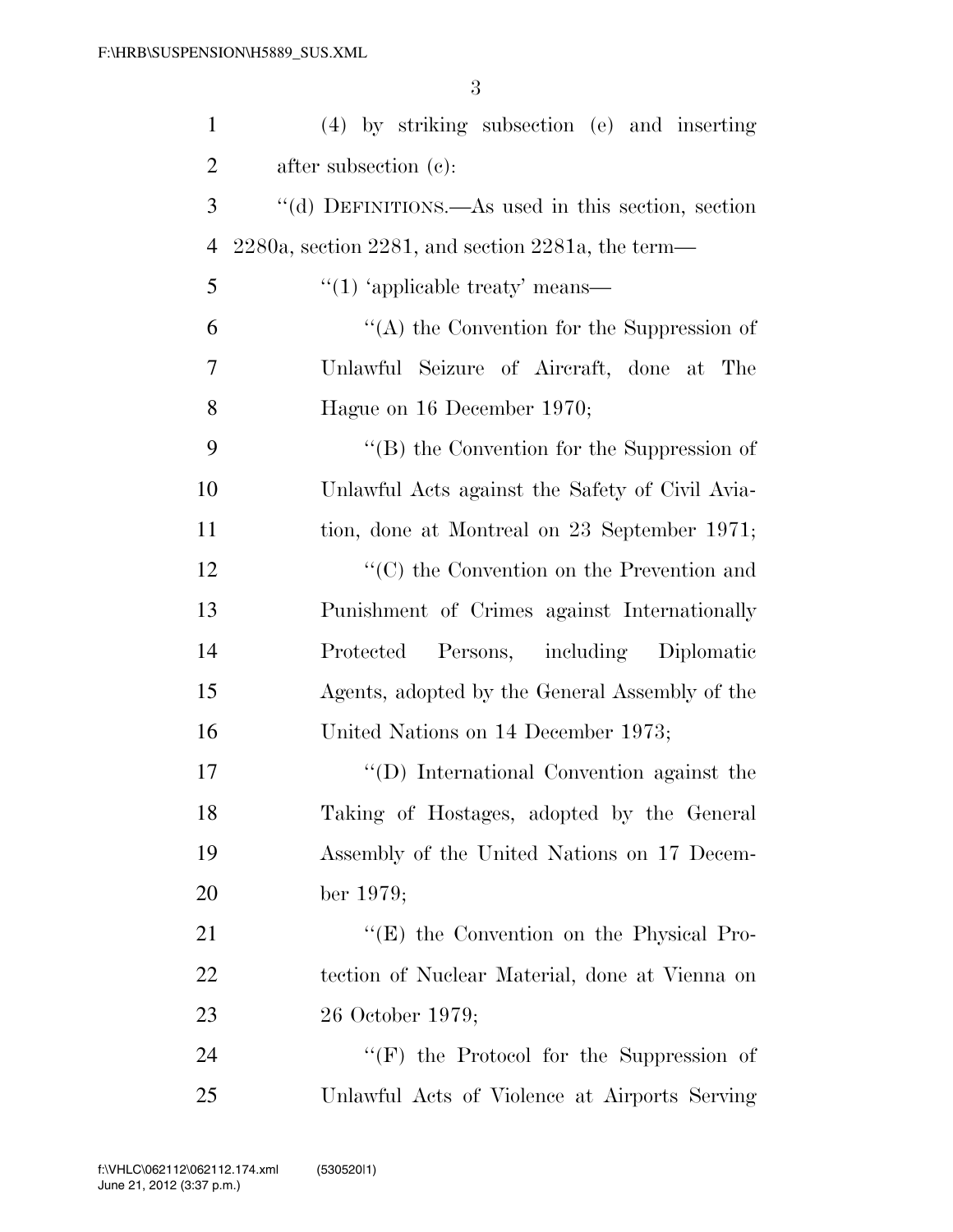| $\mathbf{1}$   | International Civil Aviation, supplementary to         |
|----------------|--------------------------------------------------------|
| $\mathfrak{2}$ | the Convention for the Suppression of Unlawful         |
| 3              | Acts against the Safety of Civil Aviation, done        |
| $\overline{4}$ | at Montreal on 24 February 1988;                       |
| 5              | $\lq\lq(G)$ the Protocol for the Suppression of        |
| 6              | Unlawful Acts against the Safety of Fixed Plat-        |
| 7              | forms Located on the Continental Shelf, done           |
| 8              | at Rome on 10 March 1988;                              |
| 9              | International Convention for<br>$\rm ^{44}$ (H)<br>the |
| 10             | Suppression of Terrorist Bombings, adopted by          |
| 11             | the General Assembly of the United Nations on          |
| 12             | 15 December 1997; and                                  |
| 13             | "(I) International Convention for the Sup-             |
| 14             | pression of the Financing of Terrorism, adopted        |
| 15             | by the General Assembly of the United Nations          |
| 16             | on 9 December 1999;                                    |
| 17             | $\lq(2)$ 'armed conflict' does not include internal    |
| 18             | disturbances and tensions, such as riots, isolated     |
| 19             | and sporadic acts of violence, and other acts of a     |
| 20             | similar nature;                                        |
| 21             | $\lq(3)$ 'biological weapon' means—                    |
| 22             | "(A) microbial or other biological agents,             |
| 23             | or toxins whatever their origin or method of           |
| 24             | production, of types and in quantities that have       |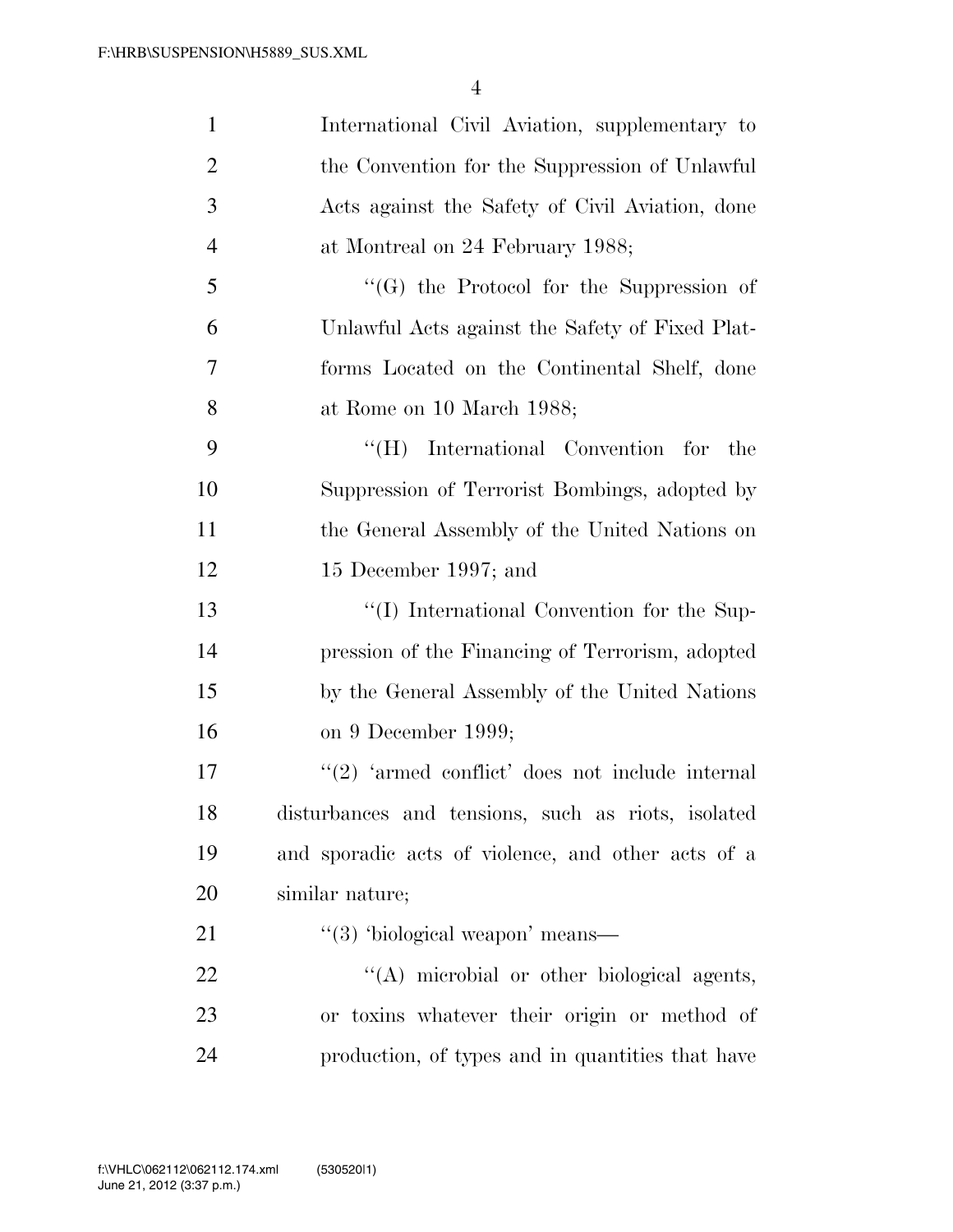| $\mathbf{1}$   | no justification for prophylactic, protective, or   |
|----------------|-----------------------------------------------------|
| $\overline{2}$ | other peaceful purposes; or                         |
| 3              | $\lq\lq (B)$ weapons, equipment, or means of de-    |
| $\overline{4}$ | livery designed to use such agents or toxins for    |
| 5              | hostile purposes or in armed conflict;              |
| 6              | $\lq(4)$ 'chemical weapon' means, together or sepa- |
| 7              | rately—                                             |
| 8              | "(A) toxic chemicals and their precursors,          |
| 9              | except where intended for-                          |
| 10             | "(i) industrial, agricultural, research,            |
| 11             | medical, pharmaceutical, or other peaceful          |
| 12             | purposes;                                           |
| 13             | "(ii) protective purposes, namely those             |
| 14             | purposes directly related to protection             |
| 15             | against toxic chemicals and to protection           |
| 16             | against chemical weapons;                           |
| 17             | "(iii) military purposes not connected              |
| 18             | with the use of chemical weapons and not            |
| 19             | dependent on the use of the toxic prop-             |
| 20             | erties of chemicals as a method of warfare;         |
| 21             | <b>or</b>                                           |
| 22             | "(iv) law enforcement including do-                 |
| 23             | mestic riot control purposes,                       |
| 24             | as long as the types and quantities are con-        |
| 25             | sistent with such purposes;                         |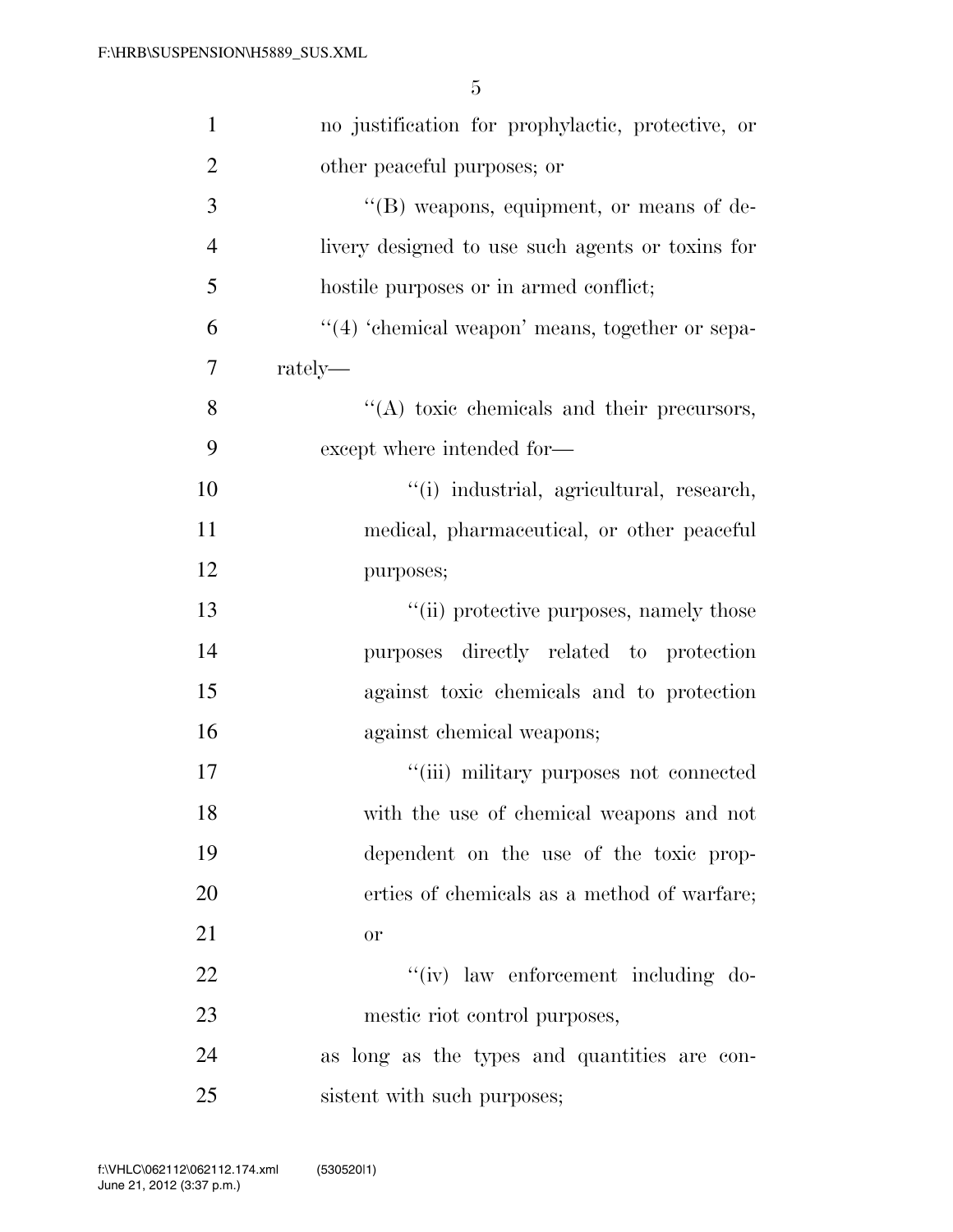| $\mathbf{1}$   | "(B) munitions and devices, specifically de-                            |
|----------------|-------------------------------------------------------------------------|
| $\overline{2}$ | signed to cause death or other harm through                             |
| 3              | the toxic properties of those toxic chemicals                           |
| $\overline{4}$ | specified in subparagraph $(A)$ , which would be                        |
| 5              | released as a result of the employment of such                          |
| 6              | munitions and devices; and                                              |
| $\tau$         | "(C) any equipment specifically designed                                |
| 8              | for use directly in connection with the employ-                         |
| 9              | ment of munitions and devices specified in sub-                         |
| 10             | paragraph $(B)$ ;                                                       |
| 11             | " $(5)$ 'covered ship' means a ship that is navi-                       |
| 12             | gating or is scheduled to navigate into, through or                     |
| 13             | from waters beyond the outer limit of the territorial                   |
| 14             | sea of a single country or a lateral limit of that                      |
| 15             | country's territorial sea with an adjacent country;                     |
| 16             | $\cdot\cdot$ (6) 'explosive material' has the meaning given             |
| 17             | the term in section $841(c)$ and includes explosive as                  |
| 18             | defined in section $844(j)$ of this title;                              |
| 19             | $\lq(7)$ infrastructure facility' has the meaning                       |
| 20             | given the term in section $2332f(e)(5)$ of this title;                  |
| 21             | $\cdot\cdot$ (8) $\cdot\cdot$ international organization' has the mean- |
| 22             | ing given the term in section $831(f)(3)$ of this title;                |
| 23             | "(9) 'military forces of a state' means<br>the                          |
| 24             | armed forces of a state which are organized, trained,                   |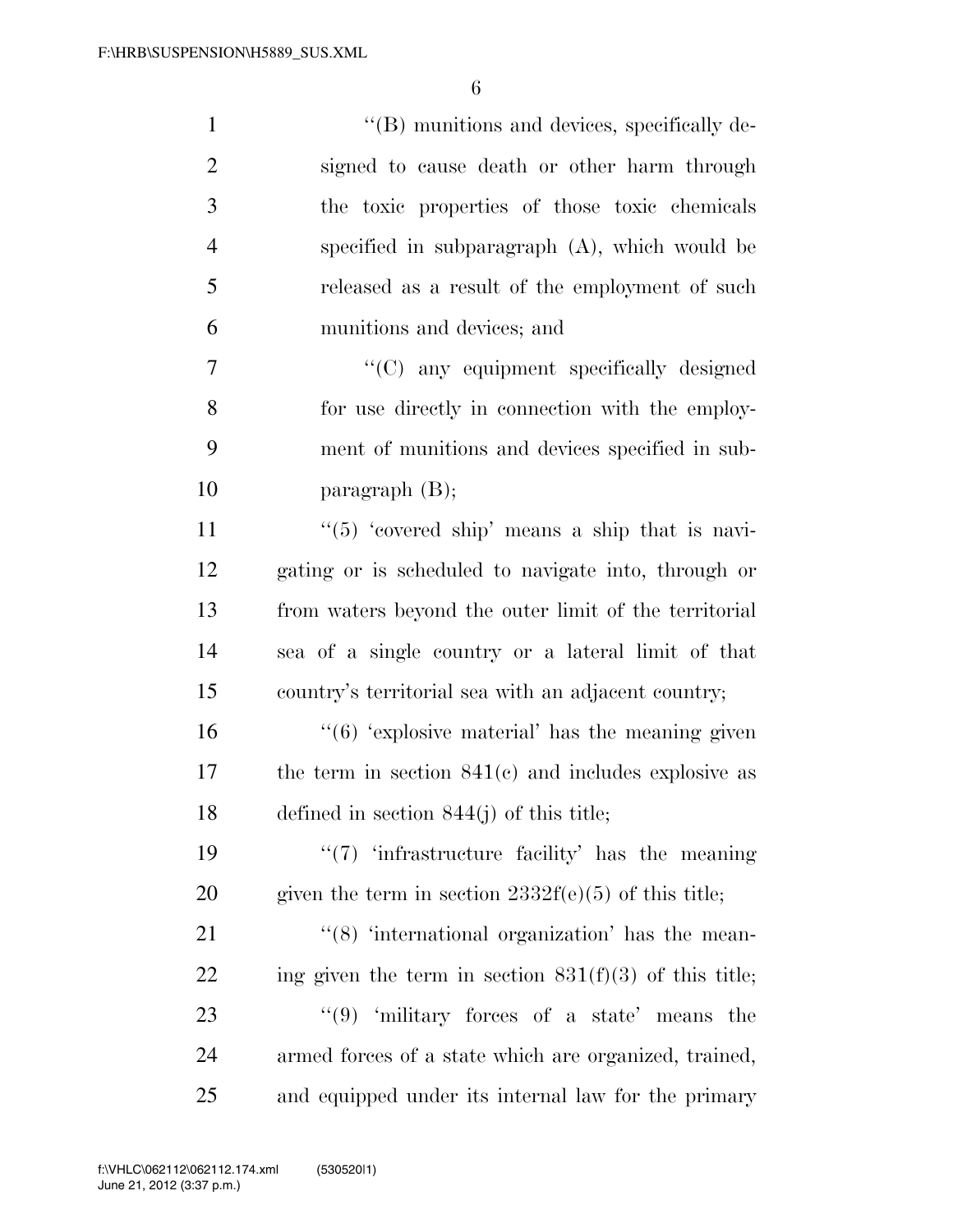purpose of national defense or security, and persons acting in support of those armed forces who are under their formal command, control, and responsi-4 bility;

5 ''(10) 'national of the United States' has the 6 meaning stated in section  $101(a)(22)$  of the Immi-7 gration and Nationality Act  $(8 \text{ U.S.C. } 1101(a)(22))$ ;

8 "(11) 'Non-Proliferation Treaty' means the 9 Treaty on the Non-Proliferation of Nuclear Weap-10 ons, done at Washington, London, and Moscow on 11 1 July 1968;

12 '(12) 'Non-Proliferation Treaty State Party' means any State Party to the Non-Proliferation Treaty, to include Taiwan, which shall be considered to have the obligations under the Non-Proliferation Treaty of a party to that treaty other than a Nu- clear Weapon State Party to the Non-Proliferation 18 Treaty;

19 ''(13) 'Nuclear Weapon State Party to the Non-20 Proliferation Treaty' means a State Party to the 21 Non-Proliferation Treaty that is a nuclear-weapon 22 State, as that term is defined in Article IX(3) of the 23 Non-Proliferation Treaty;

24  $\frac{1}{2}$   $\frac{1}{2}$   $\frac{1}{2}$   $\frac{1}{2}$   $\frac{1}{2}$   $\frac{1}{2}$   $\frac{1}{2}$   $\frac{1}{2}$   $\frac{1}{2}$   $\frac{1}{2}$   $\frac{1}{2}$   $\frac{1}{2}$   $\frac{1}{2}$   $\frac{1}{2}$   $\frac{1}{2}$   $\frac{1}{2}$   $\frac{1}{2}$   $\frac{1}{2}$   $\frac{1}{2}$   $\frac{1}{2}$   $\frac{1}{2}$   $\frac{1}{2}$ 25 given the term in section  $2332f(e)(6)$  of this title;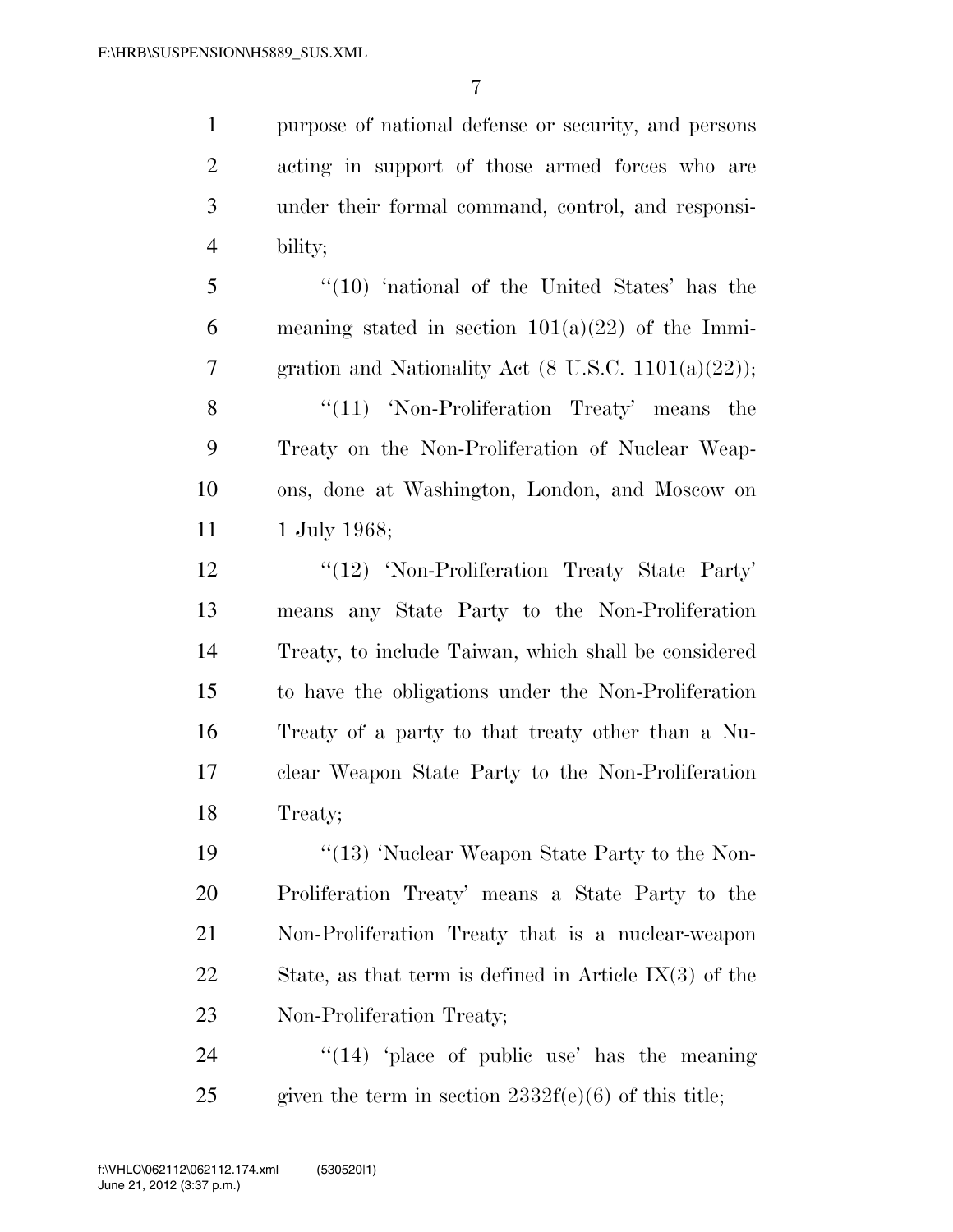| $\mathbf{1}$   | $\lq(15)$ 'precursor' has the meaning given the        |
|----------------|--------------------------------------------------------|
| $\overline{2}$ | term in section $229F(6)(A)$ of this title;            |
| 3              | " $(16)$ 'public transport system' has the meaning     |
| $\overline{4}$ | given the term in section $2332f(e)(6)$ of this title; |
| 5              | $\cdot\cdot(17)$ 'serious injury or damage' means—     |
| 6              | $\lq\lq$ serious bodily injury,                        |
| 7              | $\lq\lq$ extensive destruction of a place of           |
| 8              | public use, State or government facility, infra-       |
| 9              | structure facility, or public transportation sys-      |
| 10             | tem, resulting in major economic loss, or              |
| 11             | "(C) substantial damage to the environ-                |
| 12             | ment, including air, soil, water, fauna, or flora;     |
| 13             | " $(18)$ 'ship' means a vessel of any type whatso-     |
| 14             | ever not permanently attached to the sea-bed, in-      |
| 15             | cluding dynamically supported craft, submersibles,     |
| 16             | or any other floating craft, but does not include a    |
| 17             | warship, a ship owned or operated by a government      |
| 18             | when being used as a naval auxiliary or for customs    |
| 19             | or police purposes, or a ship which has been with-     |
| 20             | drawn from navigation or laid up;                      |
| 21             | $\cdot$ (19) 'source material' has the meaning given   |
| 22             | that term in the International Atomic Energy Agen-     |
| 23             | cy Statute, done at New York on 26 October 1956;       |
| 24             | $\lq(20)$ 'special fissionable material' has<br>the    |
| 25             | meaning given that term in the International Atomic    |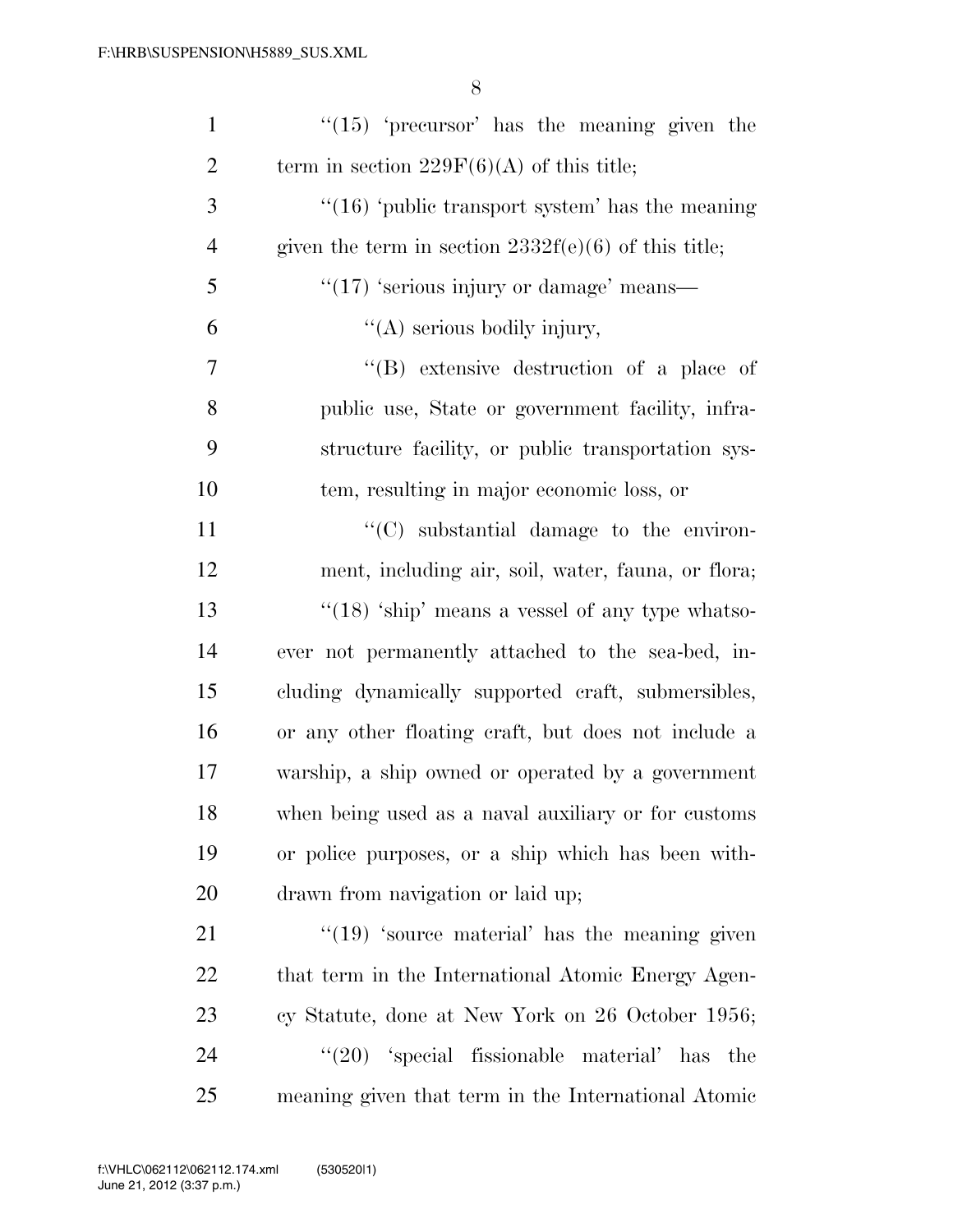| $\mathbf{1}$   | Energy Agency Statute, done at New York on 26        |
|----------------|------------------------------------------------------|
| 2              | October $1956$ ;                                     |
| 3              | $\lq(21)$ 'territorial sea of the United States'     |
| $\overline{4}$ | means all waters extending seaward to 12 nautical    |
| 5              | miles from the baselines of the United States deter- |
| 6              | mined in accordance with international law;          |
| 7              | " $(22)$ 'toxic chemical' has the meaning given      |
| 8              | the term in section $229F(8)(A)$ of this title;      |
| 9              | $\lq(23)$ 'transport' means to initiate, arrange or  |
| 10             | exercise effective control, including decisionmaking |
| 11             | authority, over the movement of a person or item;    |
| 12             | and                                                  |
| 13             | " $(24)$ 'United States', when used in a geo-        |
| 14             | graphical sense, includes the Commonwealth of        |
| 15             | Puerto Rico, the Commonwealth of the Northern        |
| 16             | Mariana Islands, and all territories and possessions |
| 17             | of the United States."; and                          |
| 18             | $(5)$ by inserting after subsection (d) (as added    |
| 19             | by paragraph (4) of this section) the following:     |
| 20             | "(e) EXCEPTIONS.—This section shall not apply to—    |
| 21             | $\lq(1)$ the activities of armed forces during an    |
| 22             | armed conflict, as those terms are understood under  |
| 23             | the law of war, which are governed by that law; or   |
| 24             | $\lq(2)$ activities undertaken by military forces of |
| 25             | a state in the exercise of their official duties.    |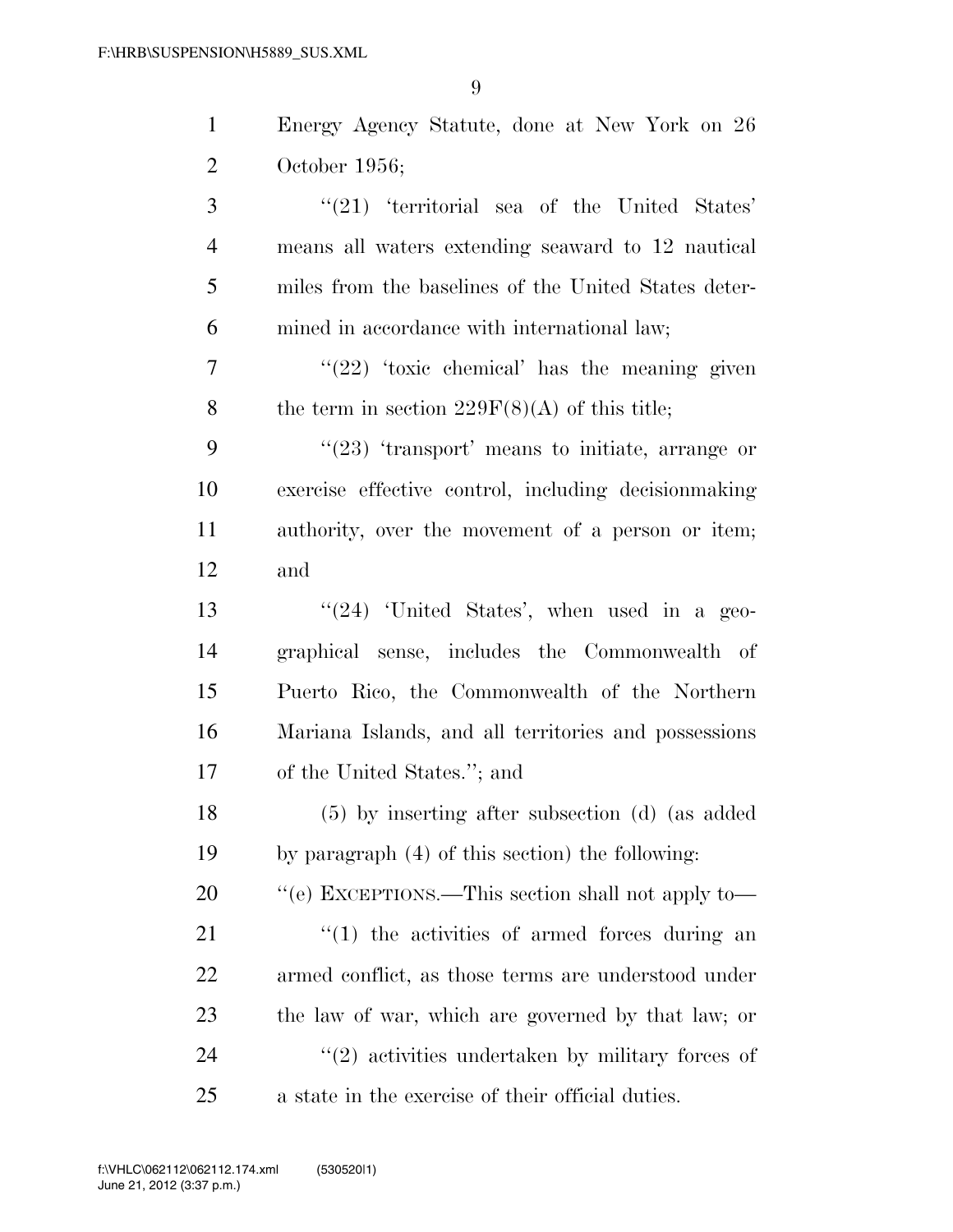''(f) DELIVERY OF SUSPECTED OFFENDER.—The master of a covered ship flying the flag of the United States who has reasonable grounds to believe that there is on board that ship any person who has committed an offense under section 2280 or section 2280a may deliver such person to the authorities of a country that is a party to the Convention for the Suppression of Unlawful Acts against the Safety of Maritime Navigation. Before deliv- ering such person to the authorities of another country, the master shall notify in an appropriate manner the At- torney General of the United States of the alleged offense and await instructions from the Attorney General as to what action to take. When delivering the person to a coun- try which is a state party to the Convention, the master shall, whenever practicable, and if possible before entering the territorial sea of such country, notify the authorities of such country of the master's intention to deliver such person and the reasons therefor. If the master delivers such person, the master shall furnish to the authorities of such country the evidence in the master's possession that pertains to the alleged offense.

 $\frac{((g)(1))}{(g)(1)}$  CIVIL FORFEITURE.—Any real or personal property used or intended to be used to commit or to fa- cilitate the commission of a violation of this section, the gross proceeds of such violation, and any real or personal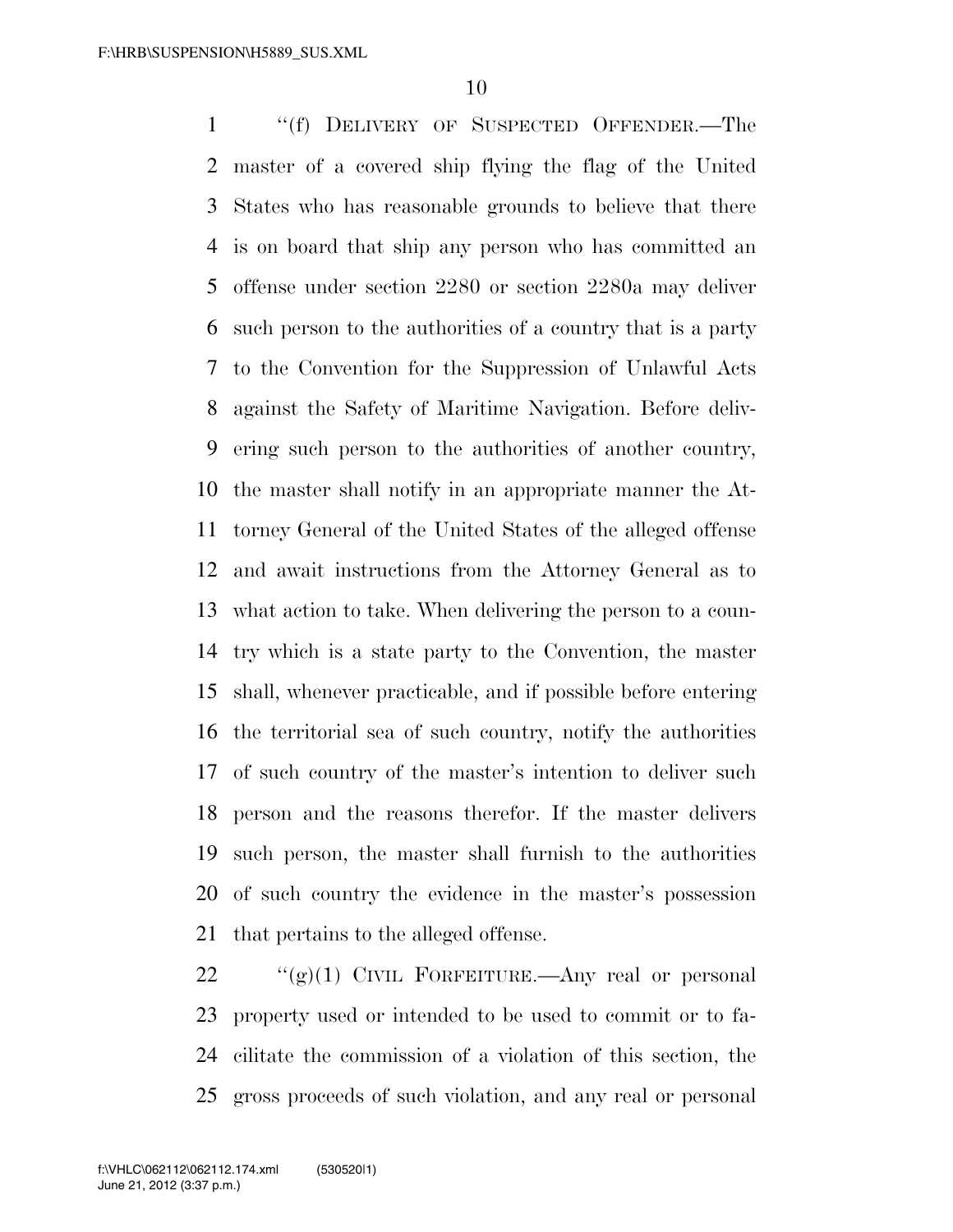property traceable to such property or proceeds, shall be subject to forfeiture.

 ''(2) APPLICABLE PROCEDURES.—Seizures and for- feitures under this section shall be governed by the provi- sions of chapter 46 of title 18, United States Code, relat- ing to civil forfeitures, except that such duties as are im- posed upon the Secretary of the Treasury under the cus- toms laws described in section 981(d) shall be performed by such officers, agents, and other persons as may be des- ignated for that purpose by the Secretary of Homeland Security, the Attorney General, or the Secretary of De-fense.''.

### **SEC. 102. NEW SECTION 2280a OF TITLE 18, UNITED STATES CODE.**

 (a) IN GENERAL.—Chapter 111 of title 18, United States Code, is amended by adding after section 2280 the following new section:

**''§ 2280a. Violence against maritime navigation and** 

 **maritime transport involving weapons of mass destruction** 

"(a) OFFENSES.—

22  $\frac{1}{2}$  (1) In GENERAL.—Subject to the exceptions in subsection (c), a person who unlawfully and inten-tionally—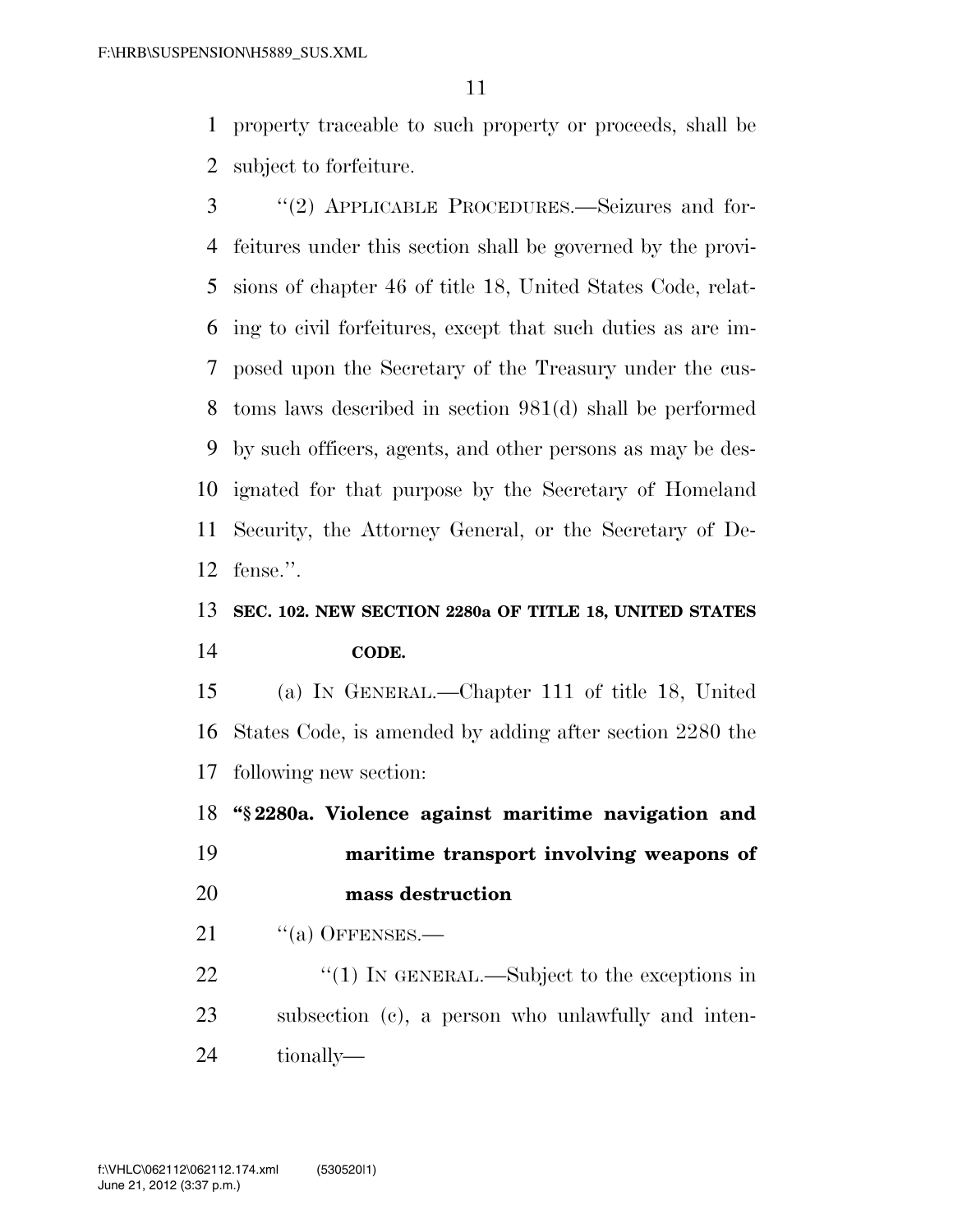| $\mathbf{1}$   | "(A) when the purpose of the act, by its          |
|----------------|---------------------------------------------------|
| $\overline{2}$ | nature or context, is to intimidate a population, |
| 3              | or to compel a government or an international     |
| $\overline{4}$ | organization to do or to abstain from doing any   |
| 5              | $act$ —                                           |
| 6              | "(i) uses against or on a ship or dis-            |
| 7              | charges from a ship any explosive or radio-       |
| 8              | active material, biological, chemical, or nu-     |
| 9              | clear weapon or other nuclear explosive de-       |
| 10             | vice in a manner that causes or is likely to      |
| 11             | cause death to any person or serious injury       |
| 12             | or damage;                                        |
| 13             | "(ii) discharges from a ship oil, lique-          |
| 14             | fied natural gas, or another hazardous or         |
| 15             | noxious substance that is not covered by          |
| 16             | clause (i), in such quantity or concentra-        |
| 17             | tion that causes or is likely to cause death      |
| 18             | to any person or serious injury or damage;        |
| 19             | or                                                |
| 20             | "(iii) uses a ship in a manner that               |
| 21             | causes death to any person or serious in-         |
| 22             | jury or damage;                                   |
| 23             | "(B) transports on board a ship—                  |
| 24             | "(i) any explosive or radioactive mate-           |
| 25             | rial, knowing that it is intended to be used      |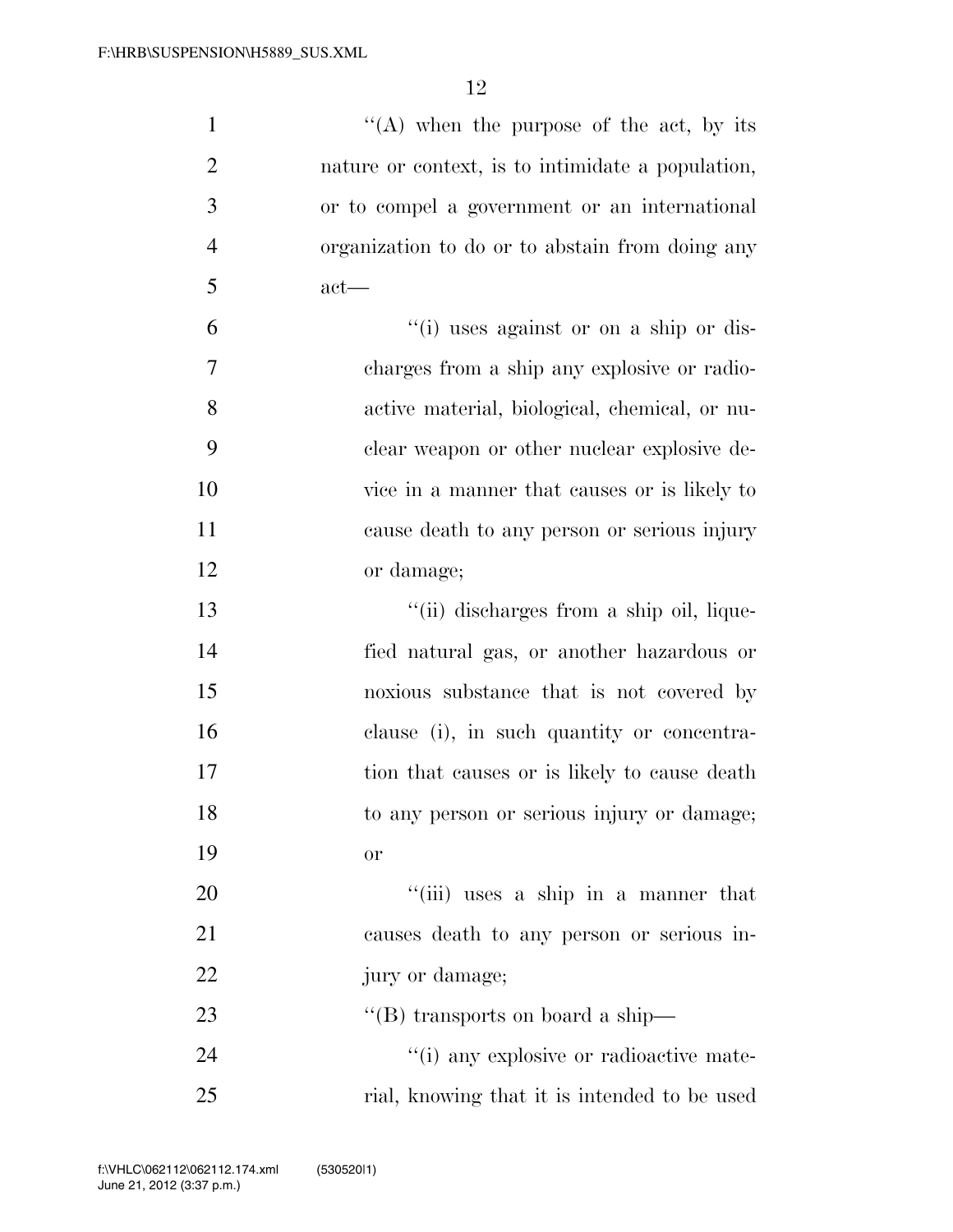| $\mathbf{1}$   | to cause, or in a threat to cause, death to  |
|----------------|----------------------------------------------|
| $\overline{2}$ | any person or serious injury or damage for   |
| 3              | the purpose of intimidating a population,    |
| $\overline{4}$ | or compelling a government or an inter-      |
| 5              | national organization to do or to abstain    |
| 6              | from doing any act;                          |
| $\overline{7}$ | "(ii) any biological, chemical, or nu-       |
| 8              | clear weapon or other nuclear explosive de-  |
| 9              | vice, knowing it to be a biological, chem-   |
| 10             | ical, or nuclear weapon or other nuclear     |
| 11             | explosive device;                            |
| 12             | "(iii) any source material, special fis-     |
| 13             | sionable material, or equipment or material  |
| 14             | especially designed or prepared for the      |
| 15             | processing, use, or production of special    |
| 16             | fissionable material, knowing that it is in- |
| 17             | tended to be used in a nuclear explosive ac- |
| 18             | tivity or in any other nuclear activity not  |
| 19             | under safeguards pursuant to an Inter-       |
| 20             | national Atomic Energy Agency com-           |
| 21             | prehensive safeguards agreement, except      |
| 22             | where—                                       |
| 23             | $\lq (I)$ such item is transported to        |
| 24             | or from the territory of, or otherwise       |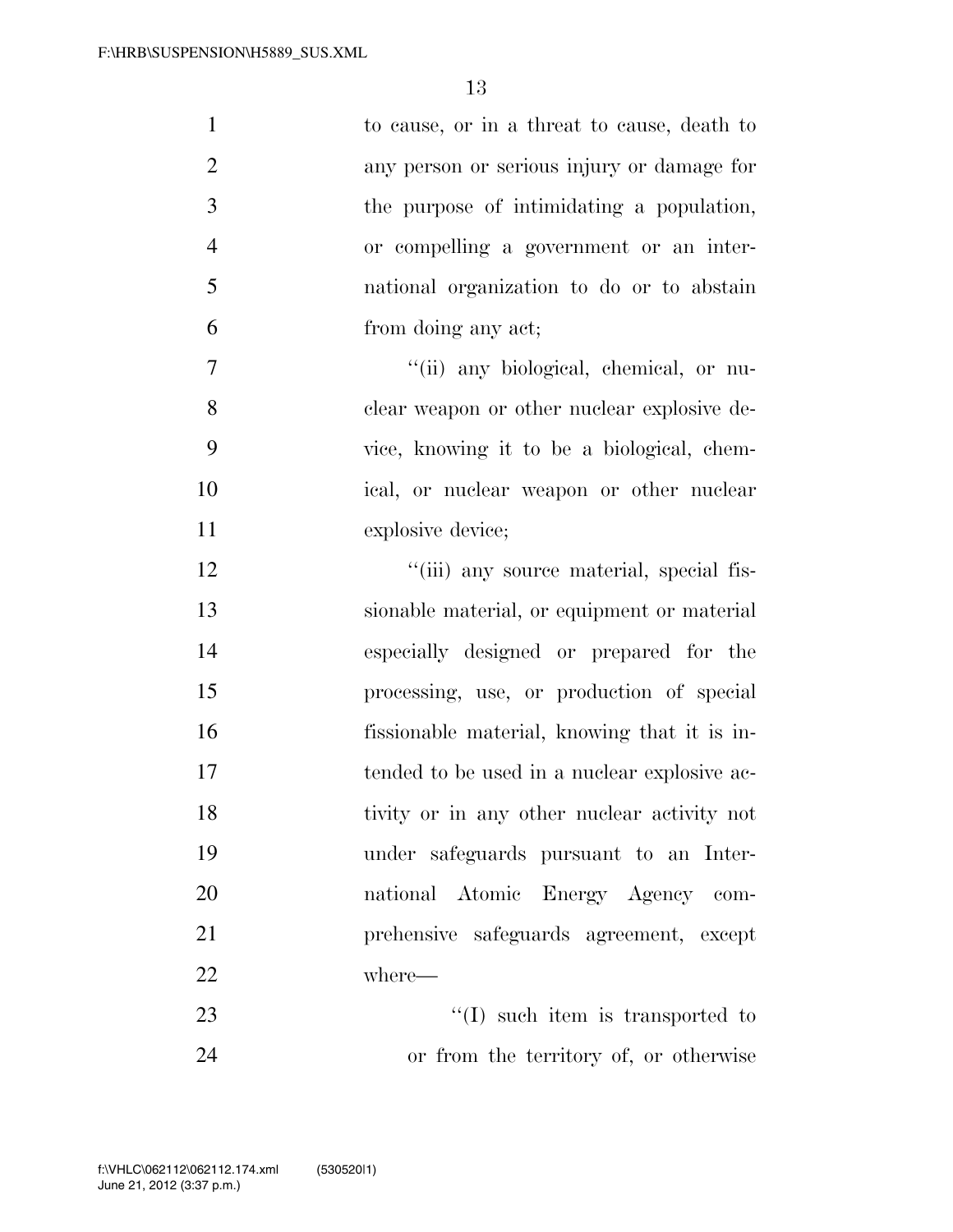| $\mathbf{1}$   | under the control of, a Non-Prolifera-       |
|----------------|----------------------------------------------|
| $\overline{2}$ | tion Treaty State Party; and                 |
| 3              | $\lq\lq$ (II) the resulting transfer or re-  |
| $\overline{4}$ | ceipt (including internal to a country)      |
| 5              | is not contrary to the obligations           |
| 6              | under the Non-Proliferation Treaty of        |
| 7              | the Non-Proliferation Treaty State           |
| 8              | Party from which, to the territory of        |
| 9              | which, or otherwise under the control        |
| 10             | of which such item is transferred;           |
| 11             | "(iv) any equipment, materials, or           |
| 12             | software or related technology that signifi- |
| 13             | cantly contributes to the design or manu-    |
| 14             | facture of a nuclear weapon or other nu-     |
| 15             | clear explosive device, with the intention   |
| 16             | that it will be used for such purpose, ex-   |
| 17             | cept where—                                  |
| 18             | $\lq\lq$ (I) the country to the territory    |
| 19             | of which or under the control of which       |
| 20             | such item is transferred is a Nuclear        |
| 21             | Weapon State Party to the Non-Pro-           |
| 22             | liferation Treaty; and                       |
| 23             | $\lq\lq$ (II) the resulting transfer or re-  |
| 24             | ceipt (including internal to a country)      |
| 25             | not contrary to the obligations<br><i>is</i> |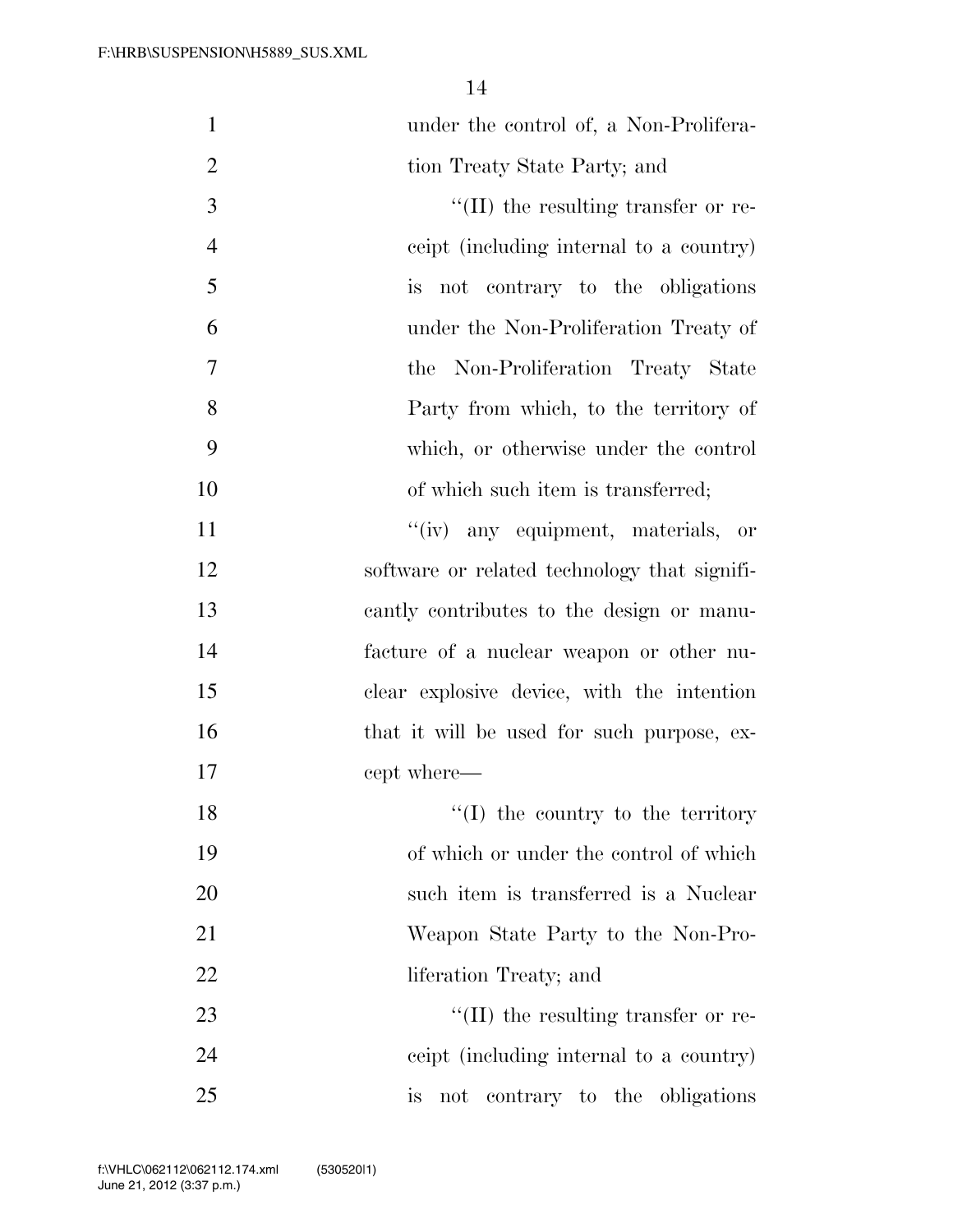| $\mathbf{1}$   | under the Non-Proliferation Treaty of          |
|----------------|------------------------------------------------|
| $\overline{2}$ | Non-Proliferation Treaty State<br>$\mathbf{a}$ |
| 3              | Party from which, to the territory of          |
| $\overline{4}$ | which, or otherwise under the control          |
| 5              | of which such item is transferred;             |
| 6              | "(v) any equipment, materials, or              |
| 7              | software or related technology that signifi-   |
| 8              | cantly contributes to the delivery of a nu-    |
| 9              | clear weapon or other nuclear explosive de-    |
| 10             | vice, with the intention that it will be used  |
| 11             | for such purpose, except where—                |
| 12             | $\lq\lq$ such item is transported to           |
| 13             | or from the territory of, or otherwise         |
| 14             | under the control of, a Non-Prolifera-         |
| 15             | tion Treaty State Party; and                   |
| 16             | $\lq\lq$ (II) such item is intended for        |
| 17             | the delivery system of a nuclear weap-         |
| 18             | on or other nuclear explosive device of        |
| 19             | a Nuclear Weapon State Party to the            |
| 20             | Non-Proliferation Treaty; or                   |
| 21             | ``(vi)<br>any equipment, materials, or         |
| 22             | software or related technology that signifi-   |
| 23             | cantly contributes to the design, manufac-     |
| 24             | ture, or delivery of a biological or chemical  |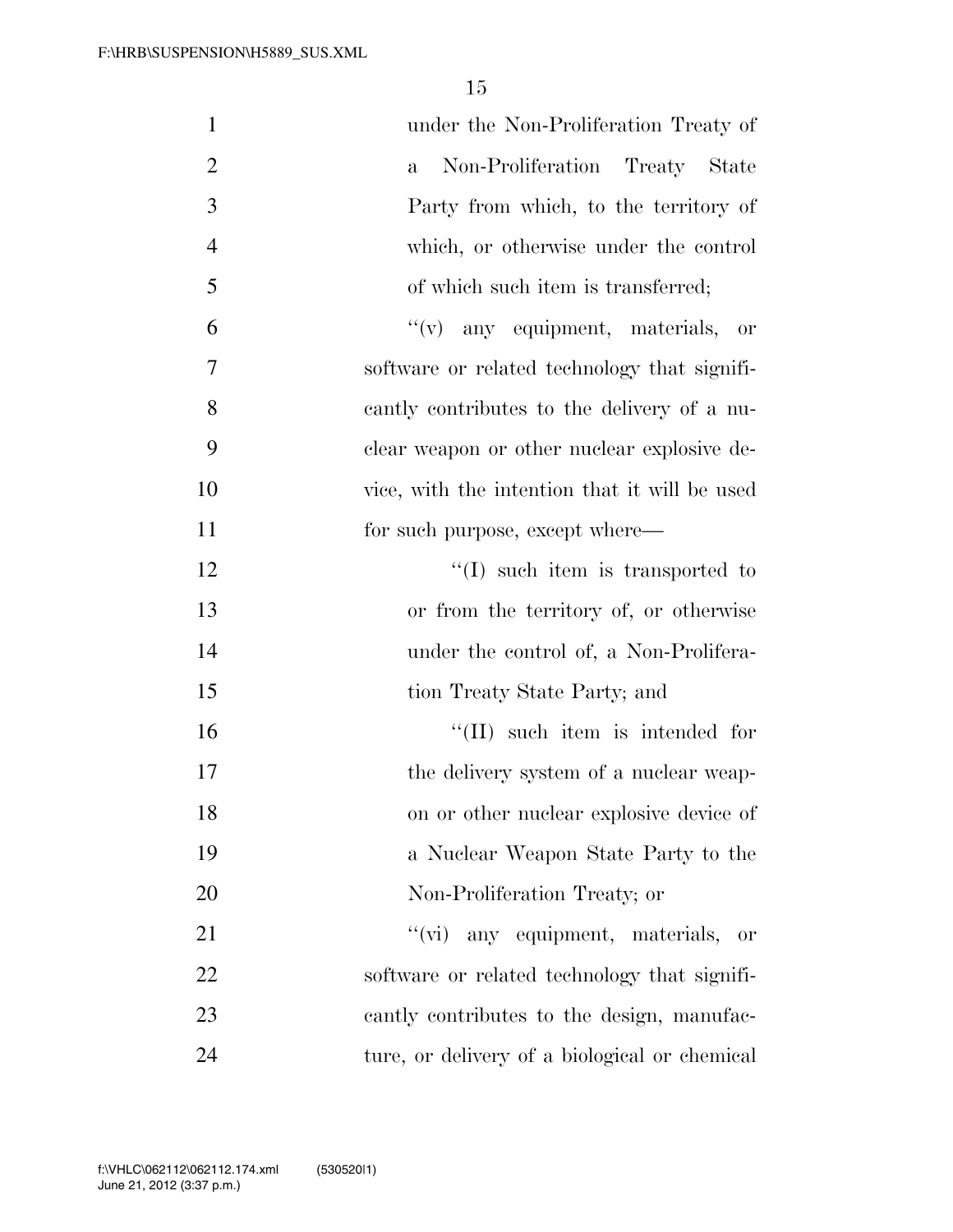|   | weapon, with the intention that it will be    |
|---|-----------------------------------------------|
| 2 | used for such purpose;                        |
|   | $\lq\lq$ transports another person on board a |
|   | ship knowing that the person has committed an |
|   | act that constitutes an offense under section |

6 2280 or subparagraphs  $(A)$ ,  $(B)$ ,  $(D)$ , or  $(E)$  of 7 this section or an offense set forth in an appli-8 cable treaty, as specified in section  $2280(d)(1)$ , 9 and intending to assist that person to evade 10 criminal prosecution;

 $''(D)$  injures or kills any person in connec-12 tion with the commission or the attempted com- mission of any of the offenses set forth in sub- paragraphs (A) through (C), or subsection 15 (a)(2), to the extent that the subsection (a)(2) offense pertains to subparagraph (A); or

17  $\langle$  (E) attempts to do any act prohibited 18 under subparagraphs (A), (B) or (D), or con-19 spires to do any act prohibited by subpara-20 graphs (A) through  $(E)$  or subsection  $(a)(2)$ ,

 shall be fined under this title, imprisoned not more 22 than 20 years, or both; and if the death of any per- son results from conduct prohibited by this para- graph, shall be imprisoned for any term of years or for life.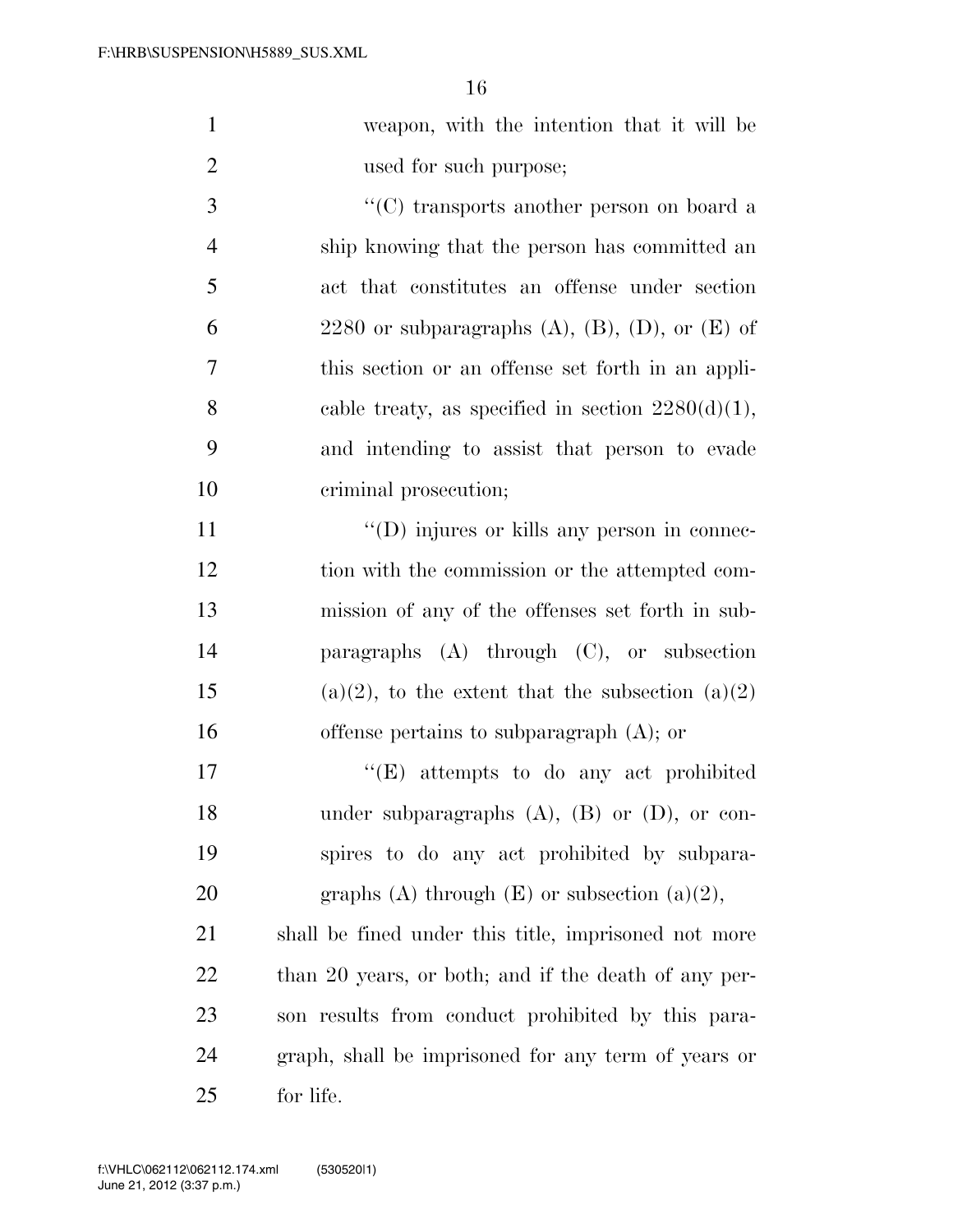| $\mathbf{1}$   | "(2) THREATS.—A person who threatens, with              |
|----------------|---------------------------------------------------------|
| $\overline{2}$ | apparent determination and will to carry the threat     |
| 3              | into execution, to do any act prohibited under para-    |
| $\overline{4}$ | $graph (1)(A) shall be fired under this title, impris-$ |
| 5              | oned not more than 5 years, or both.                    |
| 6              | "(b) JURISDICTION.—There is jurisdiction over the       |
| 7              | activity prohibited in subsection (a)—                  |
| 8              | $\cdot$ (1) in the case of a covered ship, if—          |
| 9              | $\lq\lq$ such activity is committed—                    |
| 10             | "(i) against or on board a vessel of                    |
| 11             | the United States or a vessel subject to the            |
| 12             | jurisdiction of the United States (as de-               |
| 13             | fined in section $70502$ of title 46) at the            |
| 14             | time the prohibited activity is committed;              |
| 15             | "(ii) in the United States, including                   |
| 16             | the territorial seas; or                                |
| 17             | "(iii) by a national of the United                      |
| 18             | States, by a United States corporation or               |
| 19             | legal entity, or by a stateless person whose            |
| 20             | habitual residence is in the United States;             |
| 21             | $\lq\lq (B)$ during the commission of such activ-       |
| 22             | ity, a national of the United States is seized,         |
| 23             | threatened, injured, or killed; or                      |
| 24             | $\lq\lq$ (C) the offender is later found in the         |
| 25             | United States after such activity is committed;         |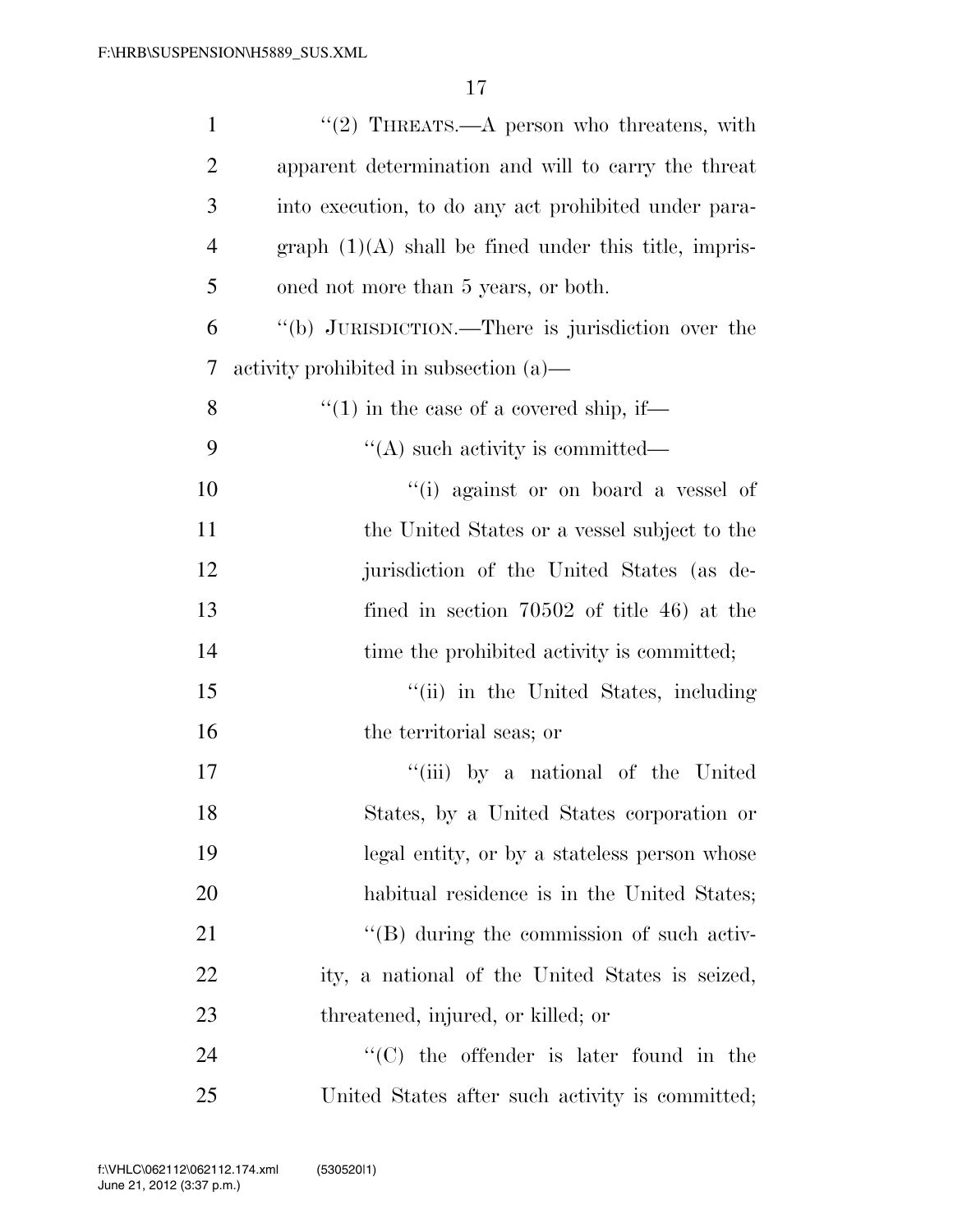| $\mathbf{1}$ | $\lq(2)$ in the case of a ship navigating or sched-          |
|--------------|--------------------------------------------------------------|
| 2            | uled to navigate solely within the territorial sea or        |
| 3            | internal waters of a country other than the United           |
| 4            | States, if the offender is later found in the United         |
| 5            | States after such activity is committed; or                  |
| 6            | $(3)$ in the case of any vessel, if such activity            |
| 7            | is committed in an attempt to compel the United              |
| 8            | States to do or abstain from doing any act.                  |
| 9            | "(c) EXCEPTIONS.—This section shall not apply to—            |
| 10           | $\lq(1)$ the activities of armed forces during an            |
| 11           | armed conflict, as those terms are understood under          |
| 12           | the law of war, which are governed by that law; or           |
| 13           | $\lq(2)$ activities undertaken by military forces of         |
| 14           | a state in the exercise of their official duties.            |
| 15           | " $(d)(1)$ CIVIL FORFEITURE.—Any real or personal            |
| 16           | property used or intended to be used to commit or to fa-     |
| 17           | cilitate the commission of a violation of this section, the  |
| 18           | gross proceeds of such violation, and any real or personal   |
| 19           | property traceable to such property or proceeds, shall be    |
| 20           | subject to forfeiture.                                       |
| 21           | "(2) APPLICABLE PROCEDURES.—Seizures and for-                |
| 22           | feitures under this section shall be governed by the provi-  |
| 23           | sions of chapter 46 of title 18, United States Code, relat-  |
| 24           | ing to civil forfeitures, except that such duties as are im- |

posed upon the Secretary of the Treasury under the cus-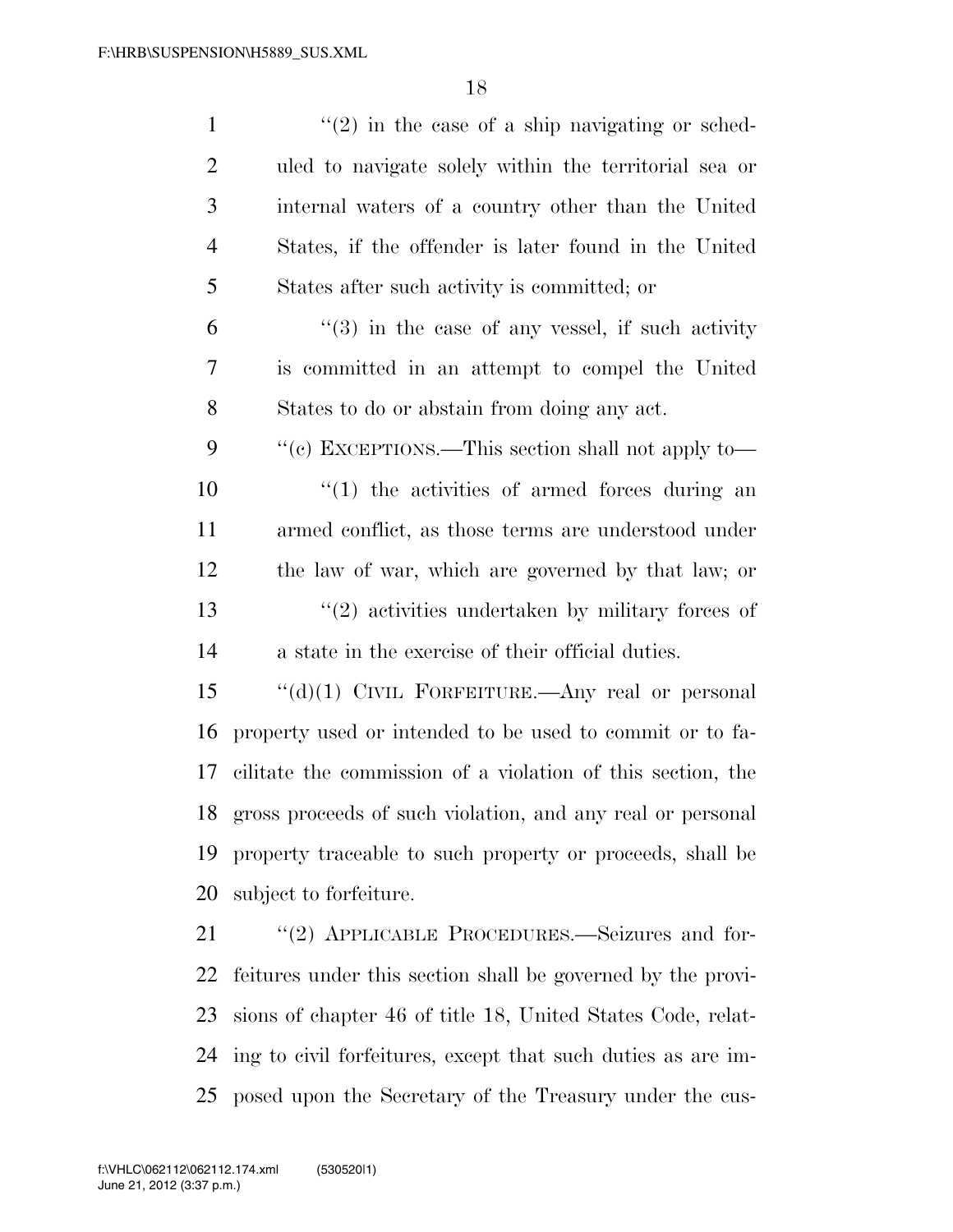toms laws described in section 981(d) shall be performed by such officers, agents, and other persons as may be des- ignated for that purpose by the Secretary of Homeland Security, the Attorney General, or the Secretary of De- fense.''. (b) CONFORMING AMENDMENT.—The table of sec- tions at the beginning of chapter 111 of title 18, United States Code, is amended by adding after the item relating to section 2280 the following new item:

''2280a. Violence against maritime navigation and maritime transport involving weapons of mass destruction.''.

 **SEC. 103. AMENDMENTS TO SECTION 2281 OF TITLE 18, UNITED STATES CODE.** 

 Section 2281 of title 18, United States Code, is amended—

14 (1) in subsection (c), by striking "section  $2(e)$ " 15 and inserting "section 13(c)";

 (2) in subsection (d), by striking the definitions of ''national of the United States,'' ''territorial sea of the United States,'' and ''United States''; and

 (3) by inserting after subsection (d) the fol-lowing:

21 "'(e) EXCEPTIONS.—This section does not apply to—  $\qquad$   $\qquad$   $\qquad$   $\qquad$   $\qquad$   $\qquad$   $\qquad$   $\qquad$   $\qquad$   $\qquad$   $\qquad$   $\qquad$   $\qquad$   $\qquad$   $\qquad$   $\qquad$   $\qquad$   $\qquad$   $\qquad$   $\qquad$   $\qquad$   $\qquad$   $\qquad$   $\qquad$   $\qquad$   $\qquad$   $\qquad$   $\qquad$   $\qquad$   $\qquad$   $\qquad$   $\qquad$   $\qquad$   $\qquad$   $\qquad$   $\qquad$  armed conflict, as those terms are understood under the law of war, which are governed by that law; or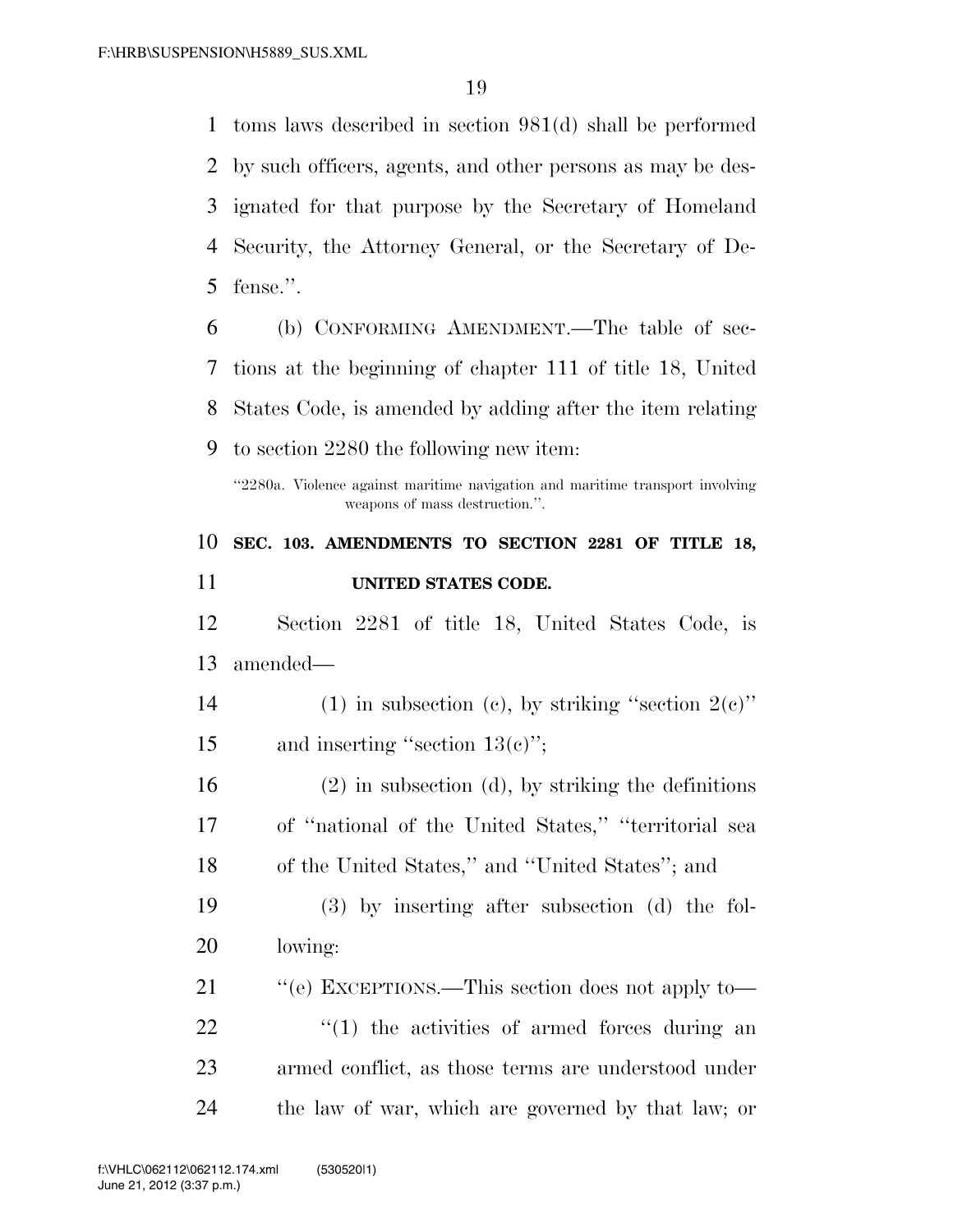| $\mathbf{1}$   | $\lq(2)$ activities undertaken by military forces of     |
|----------------|----------------------------------------------------------|
| $\overline{2}$ | a state in the exercise of their official duties.".      |
| 3              | SEC. 104. NEW SECTION 2281a OF TITLE 18, UNITED STATES   |
| $\overline{4}$ | CODE.                                                    |
| 5              | (a) IN GENERAL.—Chapter 111 of title 18, United          |
| 6              | States Code, is amended by adding after section 2281 the |
| 7              | following new section:                                   |
| 8              | "§ 2281a. Additional offenses against maritime fixed     |
| 9              | platforms                                                |
| 10             | $``(a)$ OFFENSES.—                                       |
| 11             | "(1) IN GENERAL.—A person who unlawfully                 |
| 12             | and intentionally—                                       |
| 13             | "(A) when the purpose of the act, by its                 |
| 14             | nature or context, is to intimidate a population,        |
| 15             | or to compel a government or an international            |
| 16             | organization to do or to abstain from doing any          |
| 17             | $act$ —                                                  |
| 18             | "(i) uses against or on a fixed plat-                    |
| 19             | form or discharges from a fixed platform                 |
| 20             | any explosive or radioactive material, bio-              |
| 21             | logical, chemical, or nuclear weapon in a                |
| 22             | manner that causes or is likely to cause                 |
| 23             | death or serious injury or damage; or                    |
| 24             | "(ii) discharges from a fixed platform                   |
| 25             | oil, liquefied natural gas, or another haz-              |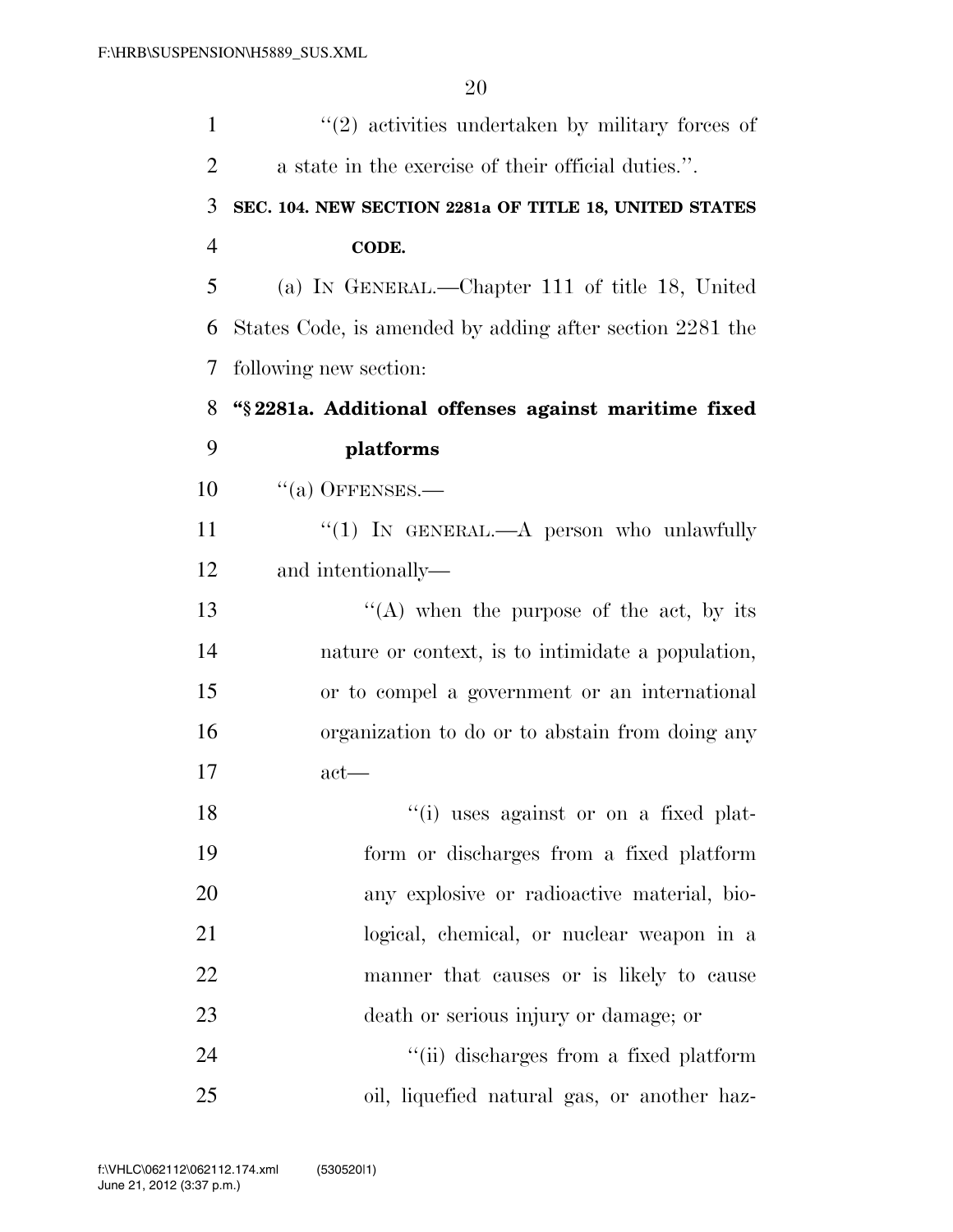| $\mathbf{1}$   | ardous or noxious substance that is not                |
|----------------|--------------------------------------------------------|
| $\overline{2}$ | covered by clause (i), in such quantity or             |
| 3              | concentration that causes or is likely to              |
| $\overline{4}$ | cause death or serious injury or damage;               |
| 5              | $\lq\lq$ (B) injures or kills any person in connec-    |
| 6              | tion with the commission or the attempted com-         |
| 7              | mission of any of the offenses set forth in sub-       |
| 8              | paragraph $(A)$ ; or                                   |
| 9              | $\lq\lq$ (C) attempts or conspires to do anything      |
| 10             | prohibited under subparagraphs $(A)$ or $(B)$ ,        |
| 11             | shall be fined under this title, imprisoned not more   |
| 12             | than 20 years, or both; and if death results to any    |
| 13             | person from conduct prohibited by this paragraph,      |
| 14             | shall be imprisoned for any term of years or for life. |
| 15             | THREAT TO SAFETY.- A person who<br>(2)                 |
| 16             | threatens, with apparent determination and will to     |
| 17             | carry the threat into execution, to do any act prohib- |
| 18             | ited under paragraph $(1)(A)$ , shall be fined under   |
| 19             | this title, imprisoned not more than 5 years, or both. |
| 20             | "(b) JURISDICTION.—There is jurisdiction over the      |
| 21             | activity prohibited in subsection (a) if—              |
| 22             | $\lq(1)$ such activity is committed against or on      |
| 23             | board a fixed platform—                                |
| 24             | $\lq\lq$ that is located on the continental            |
| 25             | shelf of the United States;                            |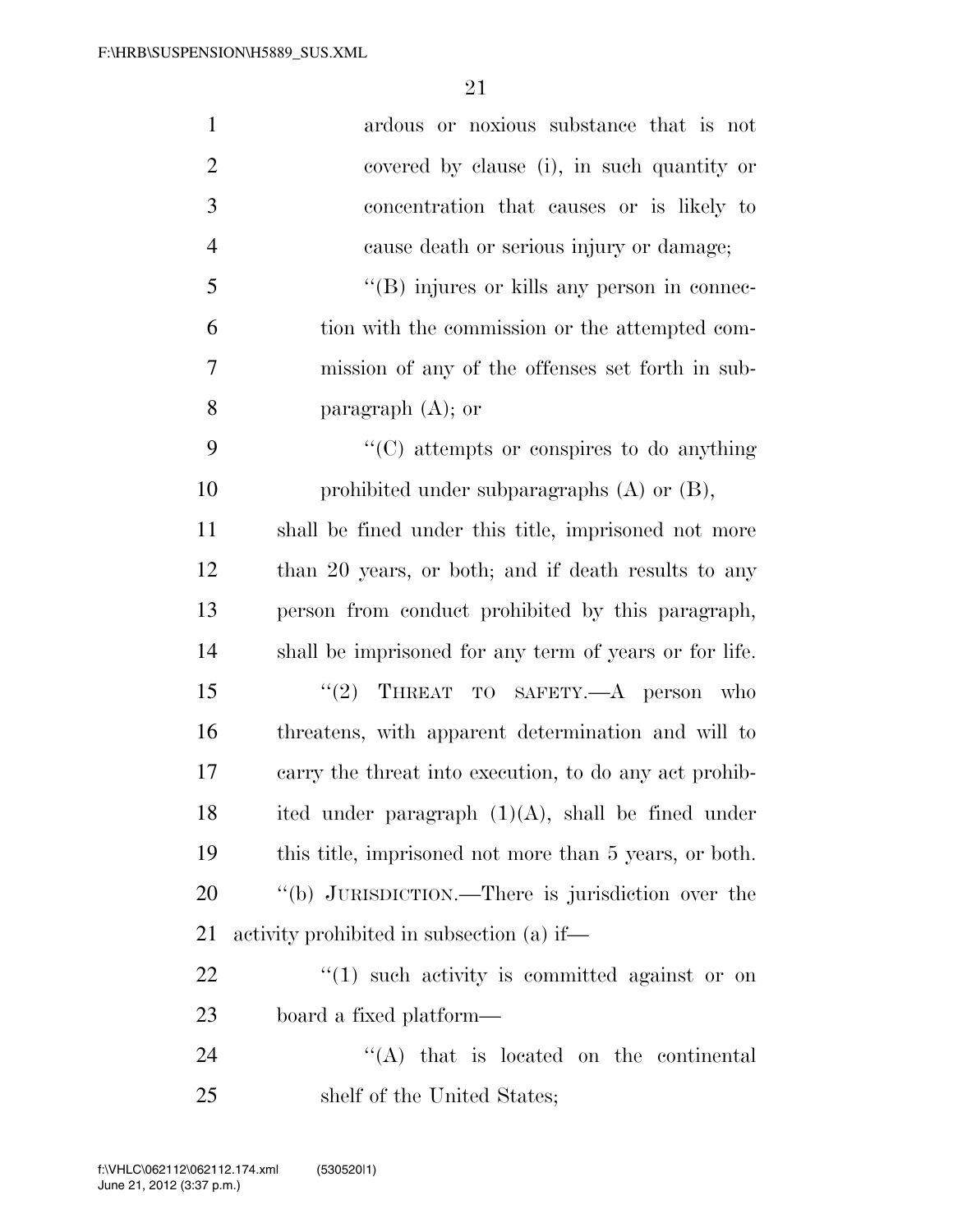| $\mathbf{1}$   | $\lq\lq$ that is located on the continental           |
|----------------|-------------------------------------------------------|
| $\overline{2}$ | shelf of another country, by a national of the        |
| 3              | United States or by a stateless person whose          |
| $\overline{4}$ | habitual residence is in the United States; or        |
| 5              | $\cdot\cdot$ (C) in an attempt to compel the United   |
| 6              | States to do or abstain from doing any act;           |
| 7              | $"(2)$ during the commission of such activity         |
| 8              | against or on board a fixed platform located on a     |
| 9              | continental shelf, a national of the United States is |
| 10             | seized, threatened, injured, or killed; or            |
| 11             | $(3)$ such activity is committed against or on        |
| 12             | board a fixed platform located outside the United     |
| 13             | States and beyond the continental shelf of the        |
| 14             | United States and the offender is later found in the  |
| 15             | United States.                                        |
| 16             | "(c) EXCEPTIONS.—This section does not apply to—      |
| 17             | $\lq(1)$ the activities of armed forces during an     |
| 18             | armed conflict, as those terms are understood under   |
| 19             | the law of war, which are governed by that law; or    |
| 20             | $\lq(2)$ activities undertaken by military forces of  |
| 21             | a state in the exercise of their official duties.     |
| 22             | "(d) DEFINITIONS.—In this section—                    |
| 23             | $\cdot$ (1) 'continental shelf' means the sea-bed and |
| 24             | subsoil of the submarine areas that extend beyond a   |
| 25             | country's territorial sea to the limits provided by   |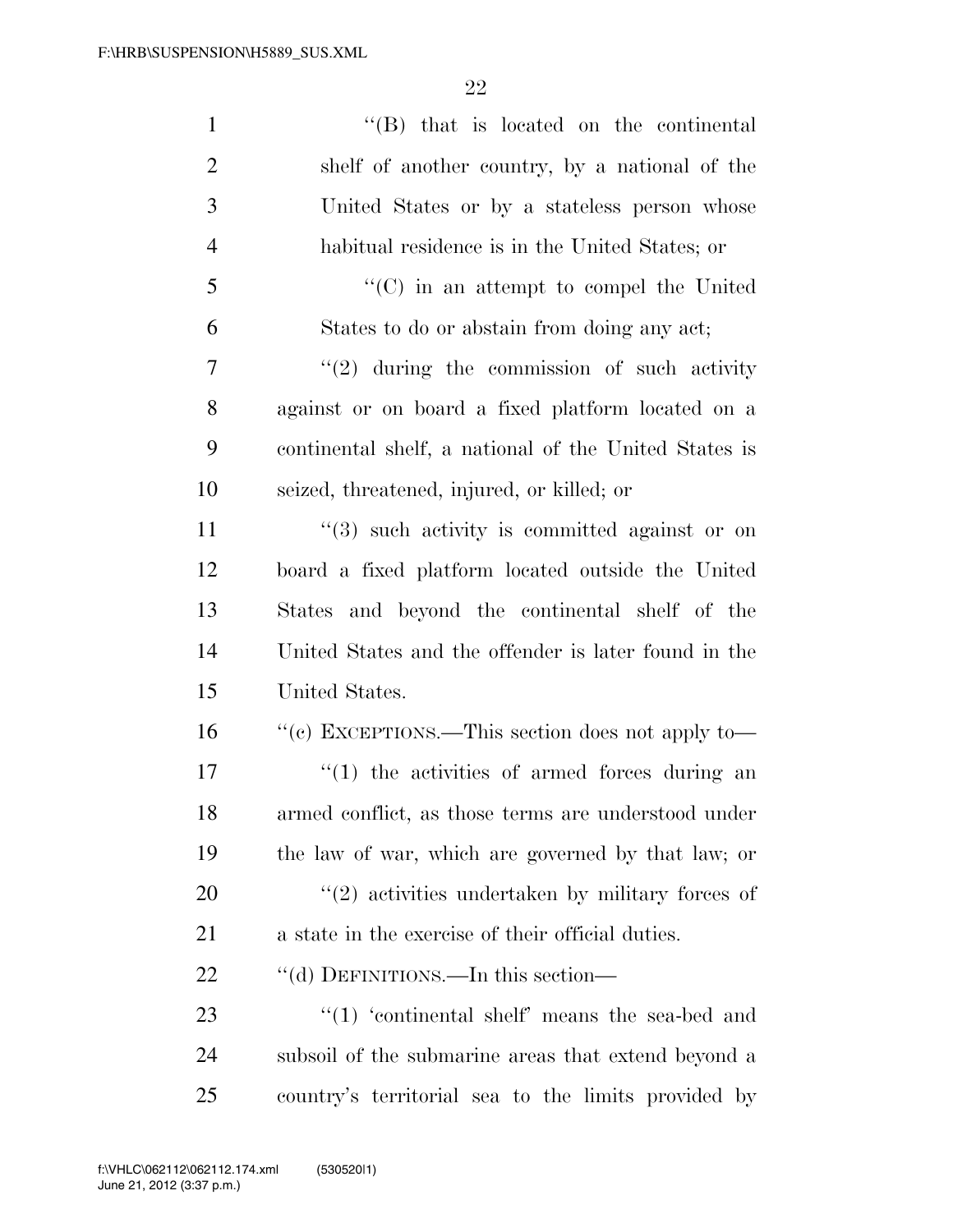customary international law as reflected in Article 76 of the 1982 Convention on the Law of the Sea; and

 $\frac{4}{2}$  ''(2) 'fixed platform' means an artificial island, installation, or structure permanently attached to the sea-bed for the purpose of exploration or exploi- tation of resources or for other economic purposes.''. (b) CONFORMING AMENDMENT.—The table of sec- tions at the beginning of chapter 111 of title 18, United States Code, is amended by adding after the item relating to section 2281 the following new item: ''2281a. Additional offenses against maritime fixed platforms.''.

#### **SEC. 105. ANCILLARY MEASURE.**

13 Section  $2332b(g)(5)(B)$  of title 18, United States Code, is amended by inserting ''2280a (relating to mari- time safety),'' before ''2281'', and by striking ''2281'' and inserting ''2281 through 2281a''.

### **TITLE II—PREVENTION OF**

### **NUCLEAR TERRORISM**

**SEC. 201. NEW SECTION 2332I OF TITLE 18.** 

 (a) IN GENERAL.—Chapter 113B of title 18, United States Code, is amended by adding after section 2332h the following:

### **''§ 2332i. Acts of nuclear terrorism**

24 "(a) OFFENSES.—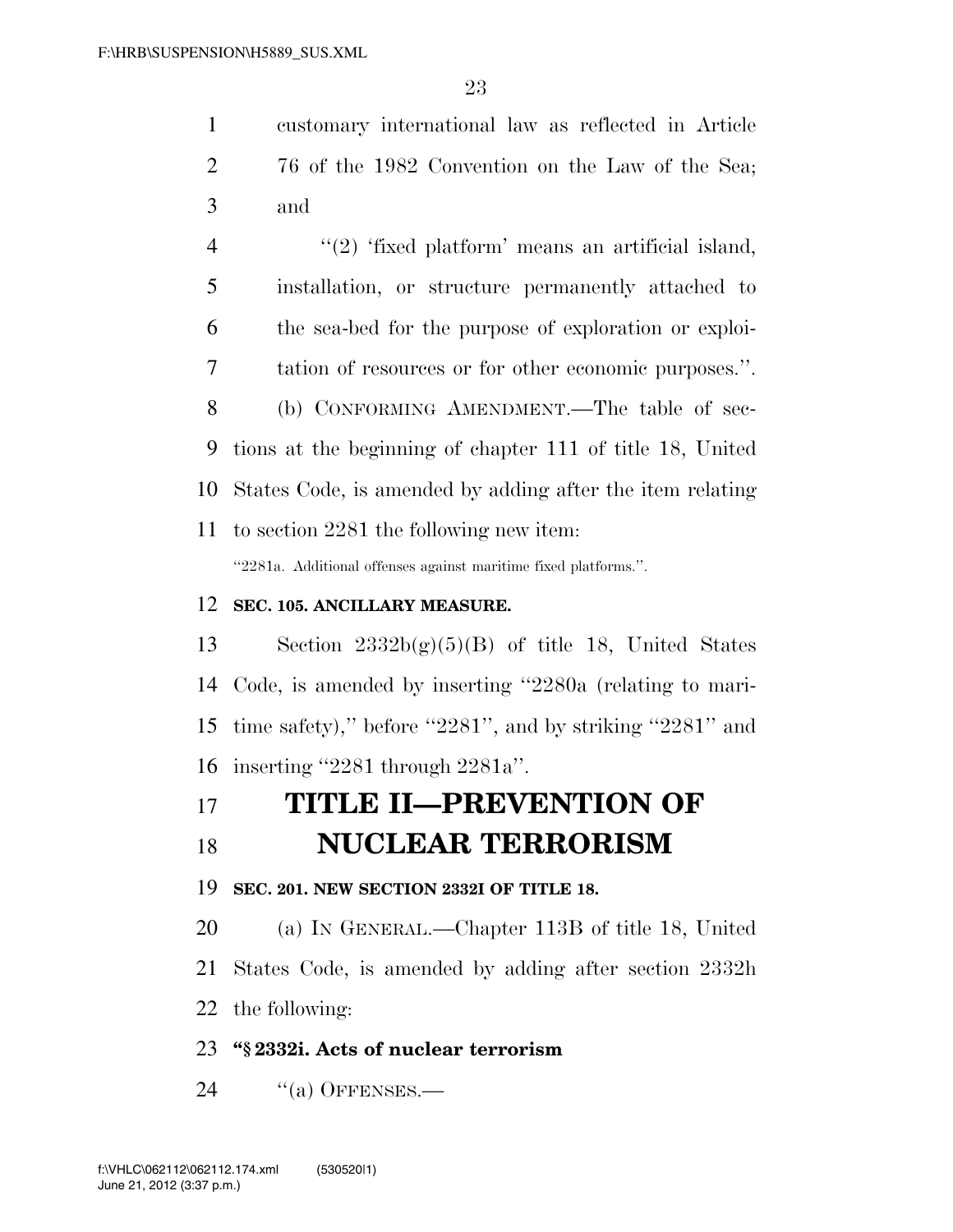| $\mathbf{1}$   | "(1) IN GENERAL.—Whoever knowingly and           |
|----------------|--------------------------------------------------|
| $\overline{2}$ | unlawfully-                                      |
| 3              | "(A) possesses radioactive material<br>or        |
| $\overline{4}$ | makes or possesses a device—                     |
| 5              | "(i) with the intent to cause death or           |
| 6              | serious bodily injury; or                        |
| 7              | "(ii) with the intent to cause substan-          |
| 8              | tial damage to property or the environ-          |
| 9              | ment; or                                         |
| 10             | "(B) uses in any way radioactive material        |
| 11             | or a device, or uses or damages or interferes    |
| 12             | with the operation of a nuclear facility in a    |
| 13             | manner that causes the release of or increases   |
| 14             | the risk of the release of radioactive material, |
| 15             | or causes radioactive contamination or exposure  |
| 16             | to radiation—                                    |
| 17             | "(i) with the intent to cause death or           |
| 18             | serious bodily injury or with the knowledge      |
| 19             | that such act is likely to cause death or se-    |
| 20             | rious bodily injury;                             |
| 21             | "(ii) with the intent to cause substan-          |
| 22             | tial damage to property or the environment       |
| 23             | or with the knowledge that such act is like-     |
| 24             | ly to cause substantial damage to property       |
| 25             | or the environment; or                           |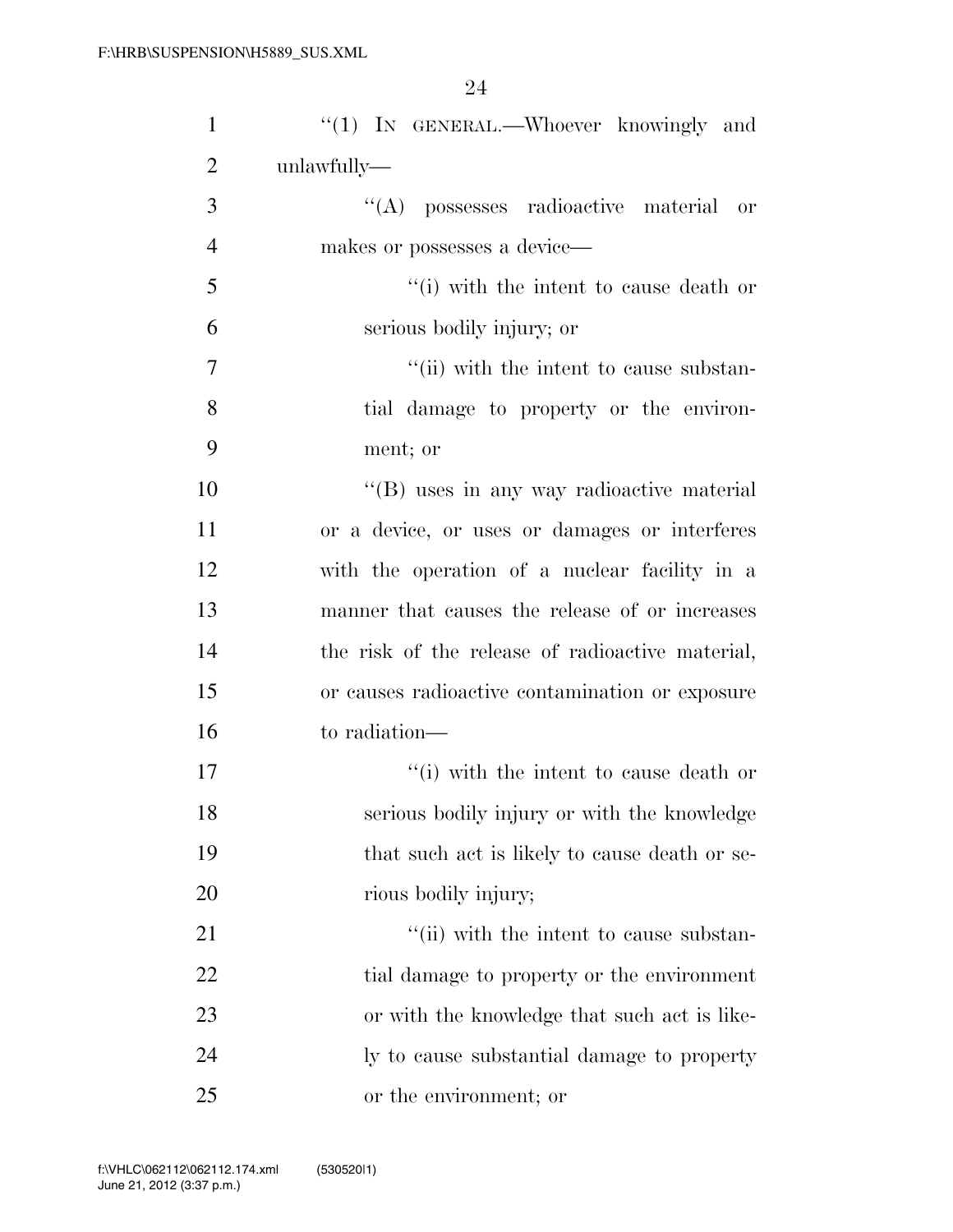$''(iii)$  with the intent to compel a per- son, an international organization or a country to do or refrain from doing an act, shall be punished as prescribed in subsection (c). 6 "(2) THREATS.—Whoever, under circumstances in which the threat may reasonably be believed, threatens to commit an offense under paragraph (1) shall be punished as prescribed in subsection (c). Whoever demands possession of or access to radio- active material, a device or a nuclear facility by threat or by use of force shall be punished as pre- scribed in subsection (c). ''(3) ATTEMPTS AND CONSPIRACIES.—Whoever attempts to commit an offense under paragraph (1) or conspires to commit an offense under paragraphs

 (1) or (2) shall be punished as prescribed in sub-section (c).

 ''(b) JURISDICTION.—Conduct prohibited by sub- section (a) is within the jurisdiction of the United States if—

22  $\frac{1}{2}$  (1) the prohibited conduct takes place in the United States or the special aircraft jurisdiction of the United States;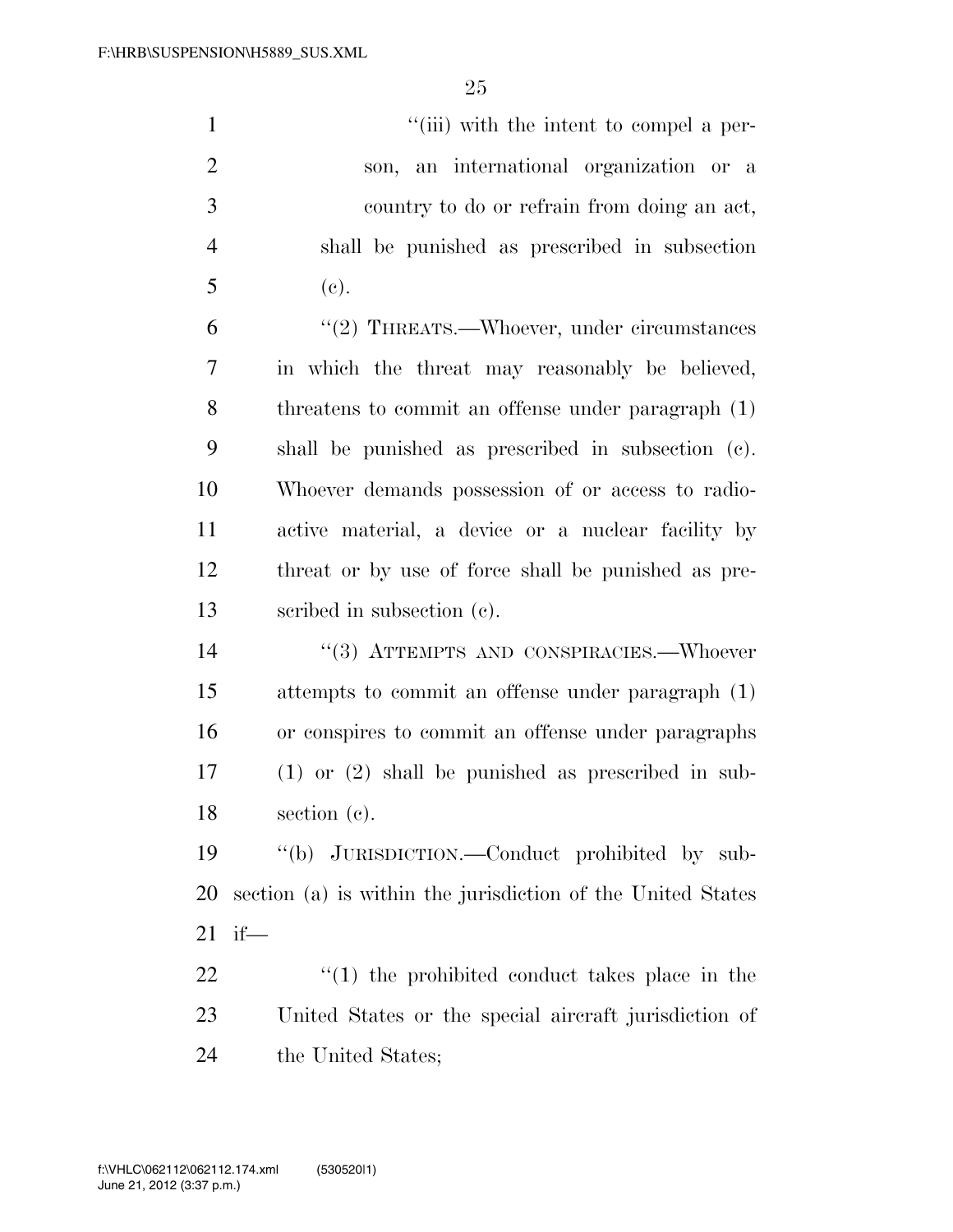| $\mathbf{1}$   | $\lq(2)$ the prohibited conduct takes place outside    |
|----------------|--------------------------------------------------------|
| $\overline{2}$ | of the United States and—                              |
| 3              | "(A) is committed by a national of the                 |
| $\overline{4}$ | United States, a United States corporation or          |
| 5              | legal entity or a stateless person whose habitual      |
| 6              | residence is in the United States;                     |
| $\tau$         | $\lq\lq (B)$ is committed on board a vessel of the     |
| 8              | United States or a vessel subject to the jurisdic-     |
| 9              | tion of the United States (as defined in section       |
| 10             | $70502$ of title 46) or on board an aircraft that      |
| 11             | is registered under United States law, at the          |
| 12             | time the offense is committed; or                      |
| 13             | $\lq\lq$ (C) is committed in an attempt to compel      |
| 14             | the United States to do or abstain from doing          |
| 15             | any act, or constitutes a threat directed at the       |
| 16             | United States;                                         |
| 17             | $\cdot$ (3) the prohibited conduct takes place outside |
| 18             | of the United States and a victim or an intended vic-  |
| 19             | tim is a national of the United States or a United     |
| <b>20</b>      | States corporation or legal entity, or the offense is  |
| 21             | committed against any state or government facility     |
| 22             | of the United States; or                               |
| 23             | $\cdot$ (4) a perpetrator of the prohibited conduct is |
| 24             | found in the United States.                            |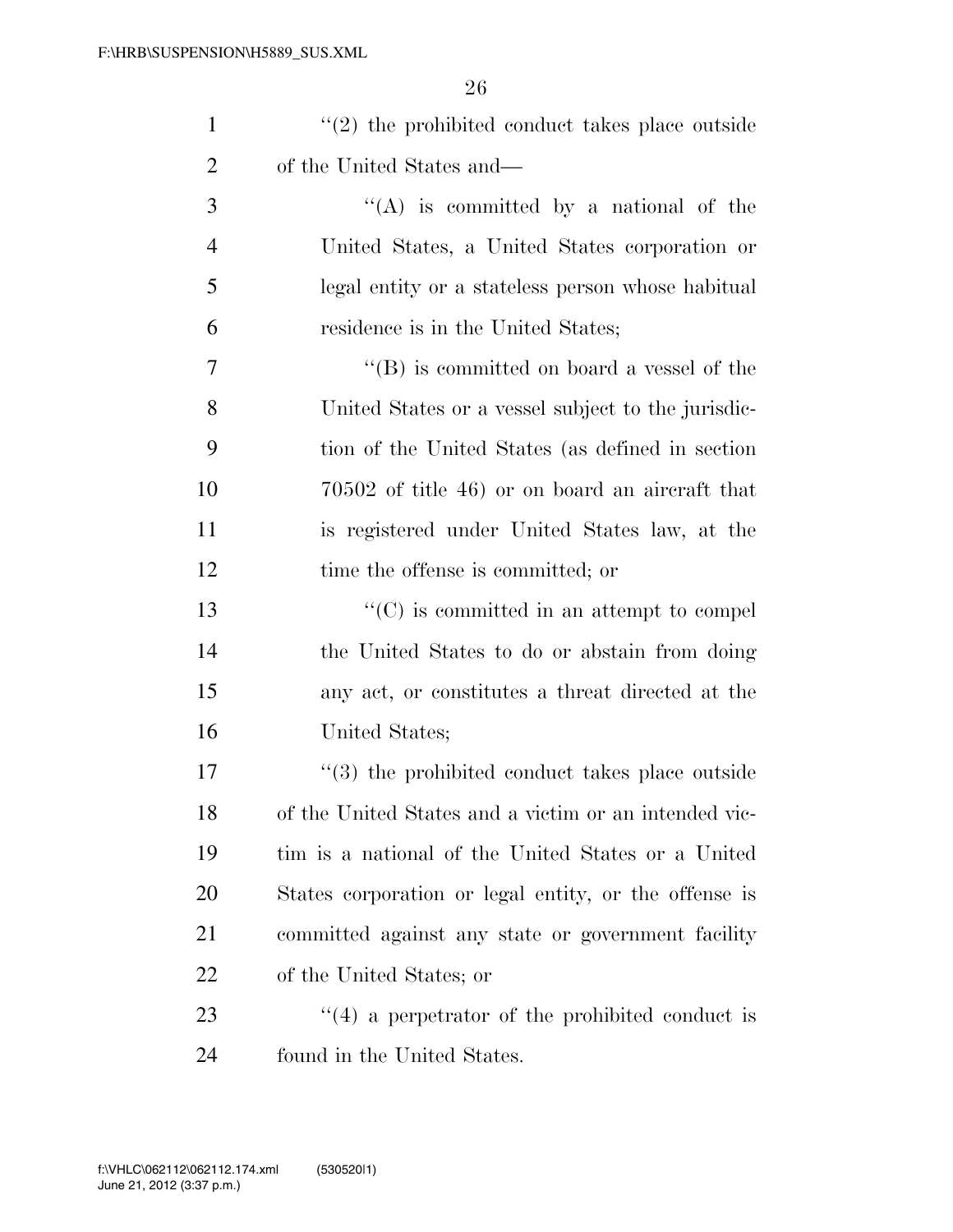''(c) PENALTIES.—Whoever violates this section shall be fined not more than \$2,000,000 and shall be impris-oned for any term of years or for life.

 ''(d) NONAPPLICABILITY.—This section does not apply to—

 ''(1) the activities of armed forces during an armed conflict, as those terms are understood under the law of war, which are governed by that law; or 9 ''(2) activities undertaken by military forces of a state in the exercise of their official duties.

 ''(e) DEFINITIONS.—As used in this section, the term—

13  $\frac{u(1)}{2}$  'armed conflict' has the meaning given 14 that term in section  $2332f(e)(11)$  of this title;

15  $\frac{1}{2}$   $\frac{1}{2}$  device' means:

16  $\frac{16}{2}$  (A) any nuclear explosive device; or

 ''(B) any radioactive material dispersal or radiation-emitting device that may, owing to its radiological properties, cause death, serious bodily injury or substantial damage to property or the environment;

  $(3)$  'international organization' has the mean-23 ing given that term in section  $831(f)(3)$  of this title;  $\frac{4}{1}$  'military forces of a state' means the armed forces of a country that are organized,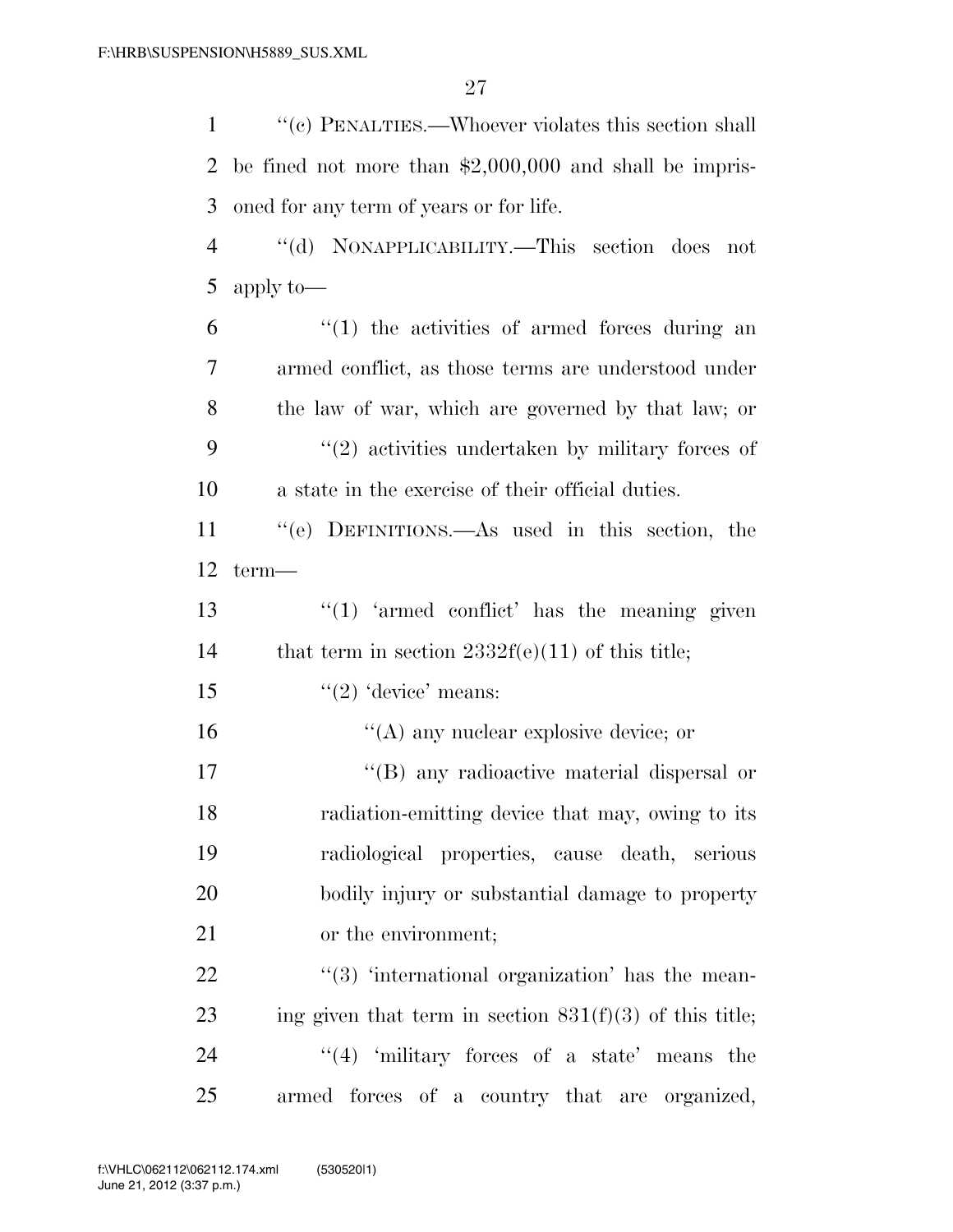| $\mathbf{1}$   | trained and equipped under its internal law for the |
|----------------|-----------------------------------------------------|
| $\overline{2}$ | primary purpose of national defense or security and |
| 3              | persons acting in support of those armed forces who |
| $\overline{4}$ | are under their formal command, control and re-     |
| 5              | sponsibility;                                       |
| 6              | $\cdot$ (5) 'national of the United States' has the |
| 7              | meaning given that term in section $101(a)(22)$ of  |
| 8              | the Immigration and Nationality Act (8 U.S.C.       |
| 9              | 1101(a)(22));                                       |
| 10             | $\cdot\cdot$ (6) 'nuclear facility' means:          |
| 11             | "(A) any nuclear reactor, including reac-           |
| 12             | tors on vessels, vehicles, aircraft or space ob-    |
| 13             | jects for use as an energy source in order to       |
| 14             | propel such vessels, vehicles, aircraft or space    |
| 15             | objects or for any other purpose;                   |
| 16             | "(B) any plant or conveyance being used             |
| 17             | for the production, storage, processing or trans-   |
| 18             | port of radioactive material; or                    |
| 19             | "(C) a facility (including associated build-        |
| 20             | ings and equipment) in which nuclear material       |
| 21             | is produced, processed, used, handled, stored or    |
| 22             | disposed of, if damage to or interference with      |
| 23             | such facility could lead to the release of signifi- |
| 24             | cant amounts of radiation or radioactive mate-      |
| 25             | rial;                                               |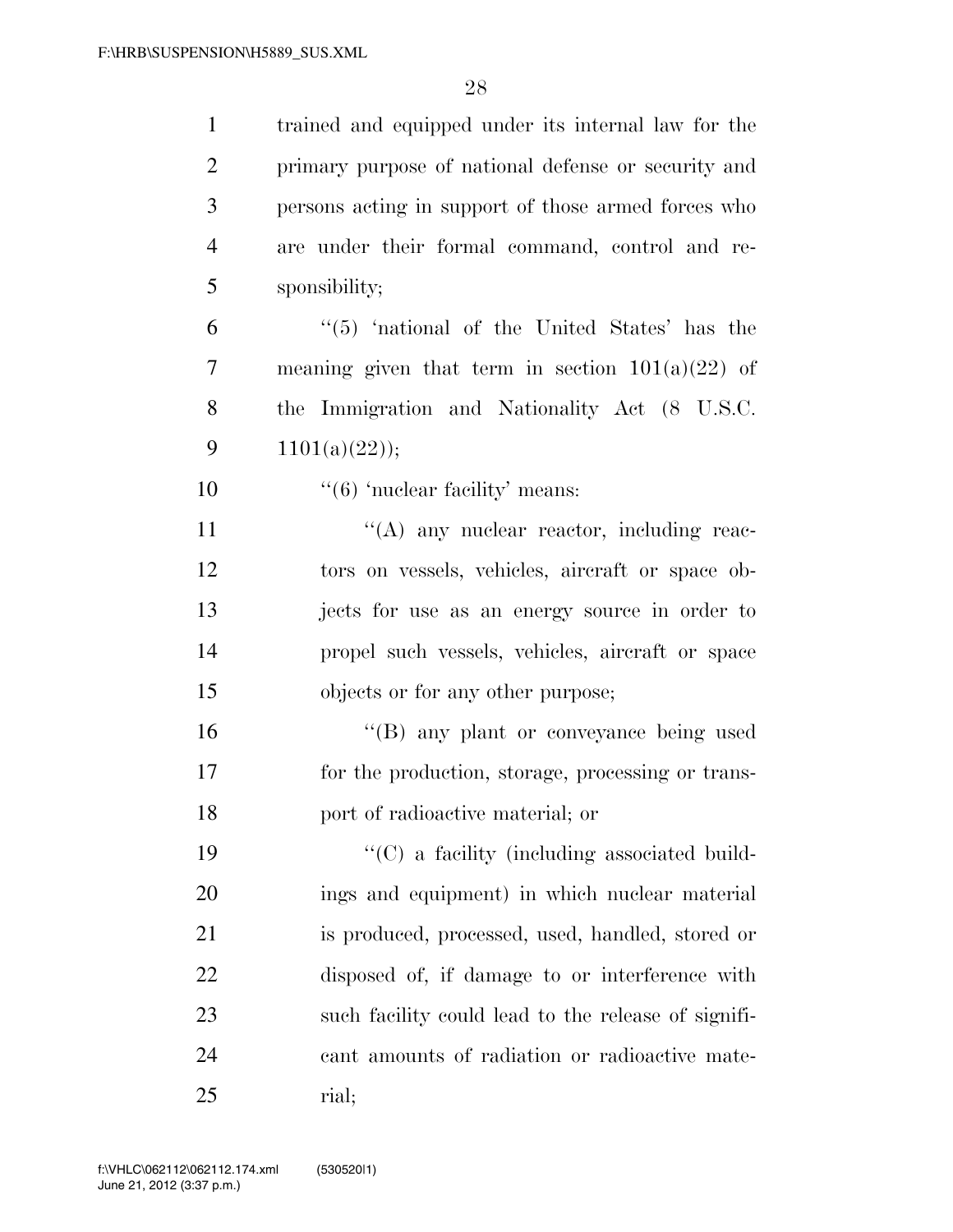1  $\frac{1}{2}$   $\frac{1}{2}$  'nuclear material' has the meaning given 2 that term in section  $831(f)(1)$  of this title;

3 '(8) 'radioactive material' means nuclear mate- rial and other radioactive substances that contain nuclides that undergo spontaneous disintegration (a process accompanied by emission of one or more types of ionizing radiation, such as alpha-, beta-, neutron particles and gamma rays) and that may, owing to their radiological or fissile properties, cause death, serious bodily injury or substantial damage to property or to the environment;

 ''(9) 'serious bodily injury' has the meaning 13 given that term in section  $831(f)(4)$  of this title;

14  $\frac{1}{2}$   $\frac{1}{2}$   $\frac{1}{2}$   $\frac{1}{2}$   $\frac{1}{2}$   $\frac{1}{2}$   $\frac{1}{2}$   $\frac{1}{2}$   $\frac{1}{2}$   $\frac{1}{2}$   $\frac{1}{2}$   $\frac{1}{2}$   $\frac{1}{2}$   $\frac{1}{2}$   $\frac{1}{2}$   $\frac{1}{2}$   $\frac{1}{2}$   $\frac{1}{2}$   $\frac{1}{2}$   $\frac{1}{2}$   $\frac{1}{2}$   $\frac{1}{2}$  term has under international law, and includes all political subdivisions thereof;

 $\frac{17}{11}$  'state or government facility' has the meaning given that term in section 2332f(e)(3) of this title;

 $\frac{1}{2}$  Thited States corporation or legal entity' means any corporation or other entity organized under the laws of the United States or any State, Commonwealth, territory, possession or district of 24 the United States;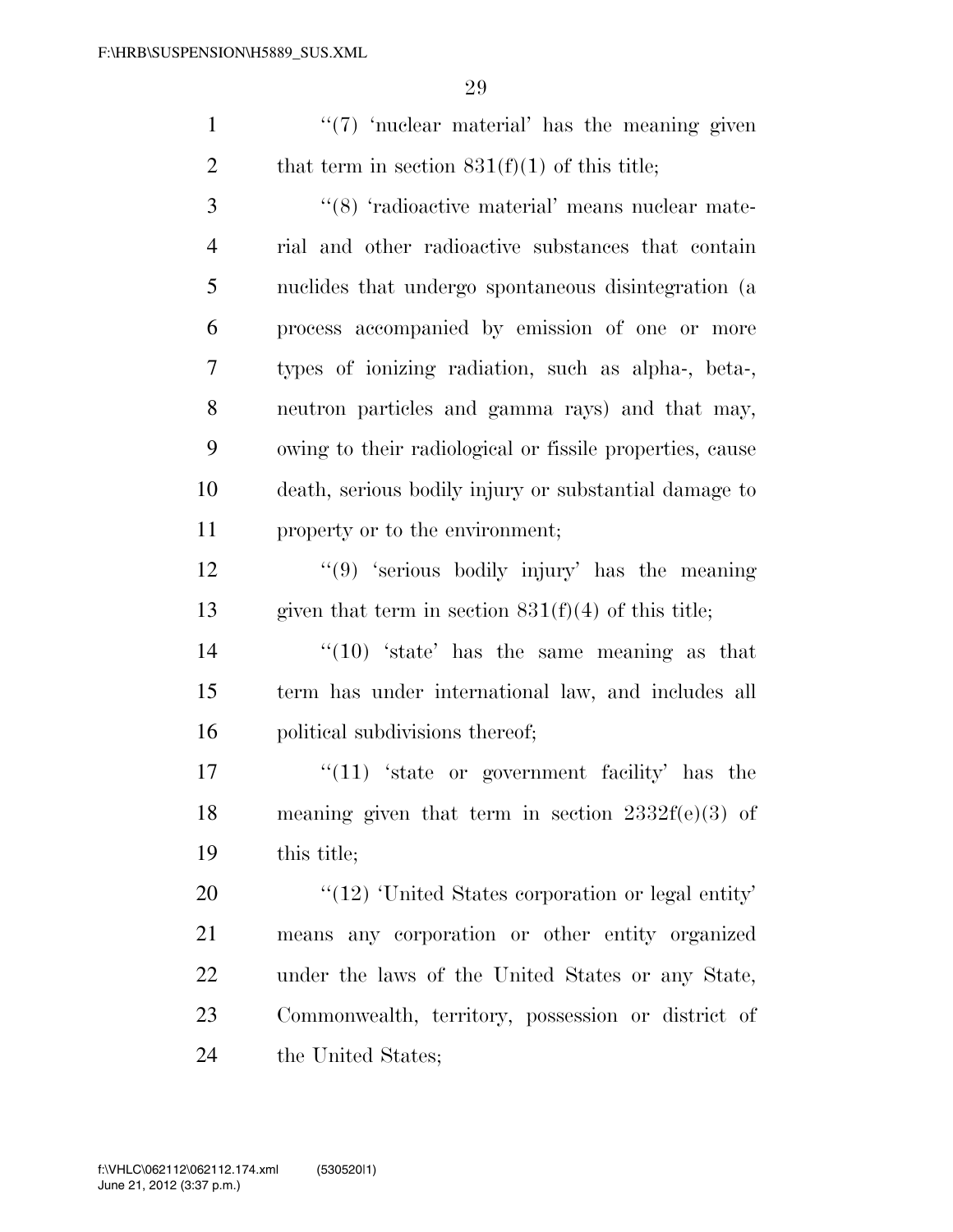1 ''(13) 'vessel' has the meaning given that term 2 in section  $1502(19)$  of title 33; and

 ''(14) 'vessel of the United States' has the meaning given that term in section 70502 of title  $5 \t 46."$ 

 (b) CLERICAL AMENDMENT.—The table of sections at the beginning of chapter 113B of title 18, United States Code, is amended by inserting after section 2332h the following:

''2332i. Acts of nuclear terrorism.''.

 (c) DISCLAIMER.—Nothing contained in this section is intended to affect the applicability of any other Federal or State law that might pertain to the underlying conduct. **SEC. 202. AMENDMENT TO SECTION 831 OF TITLE 18 OF THE U.S. CODE.** 

 Section 831 of title 18, United States Code, is amended—

(a) in subsection (a)—

 (1) by redesignating paragraphs (3) through 19 (8) as (4) through (9);

 (2) by inserting after paragraph (2) the fol-lowing:

  $(3)$  without lawful authority, intentionally car- ries, sends or moves nuclear material into or out of a country;'';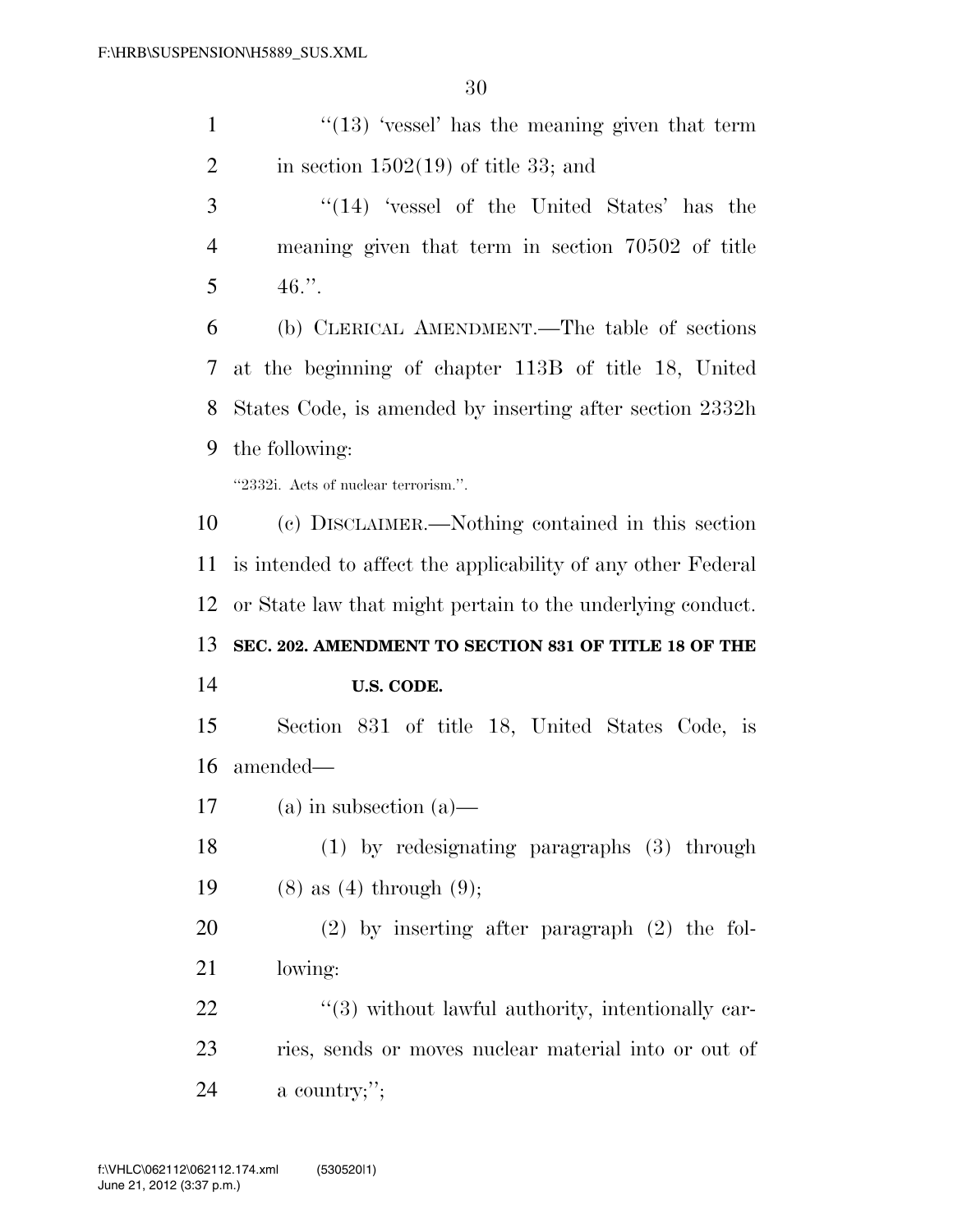| $\mathbf{1}$   | $(3)$ in paragraph $(8)$ , as redesignated, by strik-       |
|----------------|-------------------------------------------------------------|
| $\overline{2}$ | ing "an offense under paragraph $(1)$ , $(2)$ , $(3)$ , or  |
| 3              | (4)" and inserting "any act prohibited under para-          |
| $\overline{4}$ | graphs $(1)$ through $(5)$ "; and                           |
| 5              | $(4)$ in paragraph $(9)$ , as redesignated, by strik-       |
| 6              | ing "an offense under paragraph $(1)$ , $(2)$ , $(3)$ , or  |
| 7              | $(4)$ " and inserting "any act prohibited under para-       |
| 8              | graphs $(1)$ through $(7)$ ";                               |
| 9              | (b) in subsection (b)—                                      |
| 10             | (1) in paragraph (1), by striking " $(7)$ " and in-         |
| 11             | serting $(8)$ "; and                                        |
| 12             | $(2)$ in paragraph $(2)$ , by striking " $(8)$ " and in-    |
| 13             | serting $((9)$ ";                                           |
| 14             | $(e)$ in subsection $(e)$ —                                 |
| 15             | (1) in subparagraph $(2)(A)$ , by adding after              |
| 16             | "United States" the following: "or a stateless person       |
| 17             | whose habitual residence is in the United States";          |
| 18             | $(2)$ by striking paragraph $(5)$ ;                         |
| 19             | $(3)$ in paragraph $(4)$ , by striking "or" at the          |
| 20             | end;                                                        |
| 21             | $(4)$ by inserting after paragraph $(4)$ , the fol-         |
| 22             | lowing:                                                     |
| 23             | $\cdot\cdot$ (5) the offense is committed on board a vessel |
| 24             | of the United States or a vessel subject to the juris-      |
| 25             | diction of the United States (as defined in section         |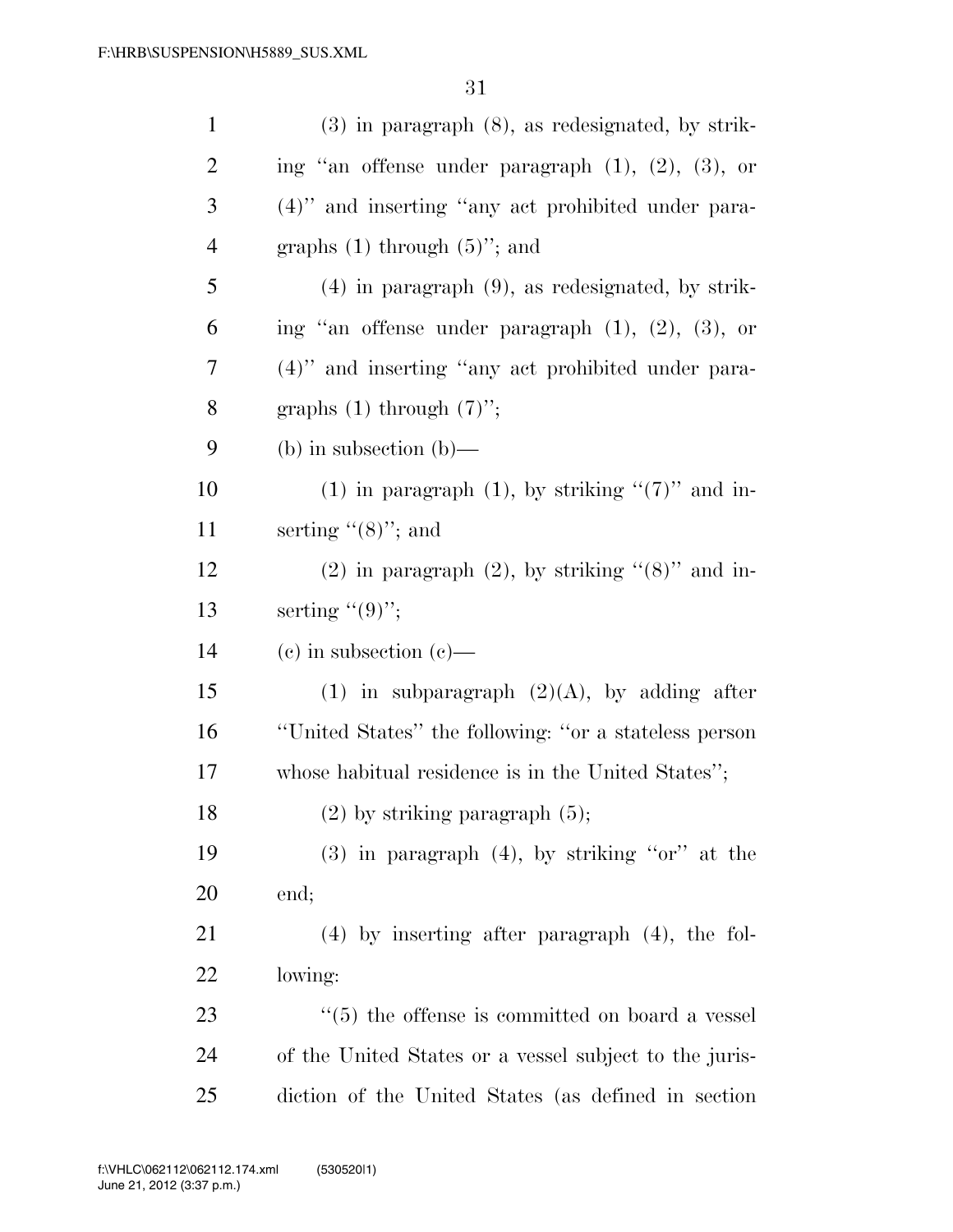| $\mathbf{1}$   | $70502$ of title 46) or on board an aircraft that is      |
|----------------|-----------------------------------------------------------|
| $\overline{2}$ | registered under United States law, at the time the       |
| 3              | offense is committed;                                     |
| $\overline{4}$ | $\cdot\cdot\cdot(6)$ the offense is committed outside the |
| 5              | United States and against any state or government         |
| 6              | facility of the United States; or                         |
| 7              | $\lq(7)$ the offense is committed in an attempt to        |
| 8              | compel the United States to do or abstain from            |
| 9              | doing any act, or constitutes a threat directed at the    |
| 10             | United States.".                                          |
| 11             | (d) by redesignating subsections (d) through (f) as       |
| 12             | $(e)$ through $(g)$ , respectively;                       |
| 13             | (e) by inserting after subsection (c):                    |
| 14             | "(d) NONAPPLICABILITY.—This section does not              |
| 15             | apply to-                                                 |
| 16             | $"(1)$ the activities of armed forces during an           |
| 17             | armed conflict, as those terms are understood under       |
| 18             | the law of war, which are governed by that law; or        |
| 19             | $(2)$ activities undertaken by military forces of         |
| 20             | a state in the exercise of their official duties."; and   |
| 21             | $(f)$ in subsection $(g)$ , as redesignated—              |
| 22             | $(1)$ in paragraph $(6)$ , by striking "and" at the       |
| 23             | end;                                                      |
| 24             | $(2)$ in paragraph $(7)$ , by striking the period at      |
| 25             | the end and inserting a semicolon; and                    |